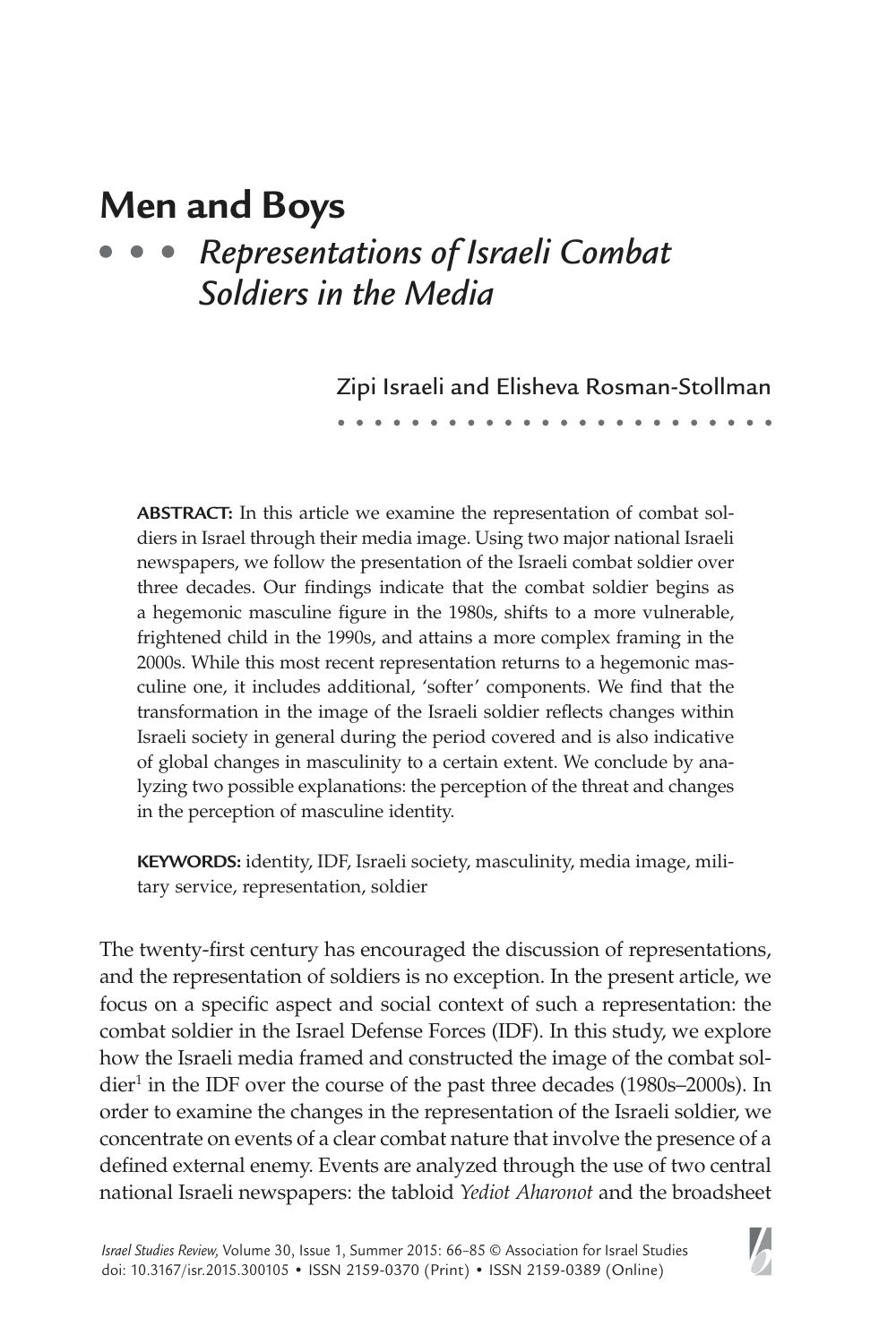Ha'aretz.<sup>2</sup> Our findings show that in the period under examination, the representation of the Israeli soldier in the media underwent changes that reflect shifts in Israeli society in general, as well as global changes.

This article is part of a larger research project examining a range of criteria and identity components that make up the image of Israeli combat soldiers. The present study focuses on changes that this image underwent during the past three decades in terms of framing the Israeli soldier's representation as an adult man versus portraying him as a boy. We begin with a survey of the relevant literature and then describe the study's methodology. Following this, we analyze and discuss our findings. Lastly, we offer some explanations of the main findings and suggest what we can learn from them about Israeli society and perhaps global society as well.

## **Survey of the Literature: Soldiers, Men, and Boys**

Masculinity has many components, $3$  but in the present context we focus on only two of them: man as an adult and as a boy. The representation of the adult male warrior as the epitome of masculinity is well-documented. In most cultures, 'to be a man' has included the element of wielding physical power (Gilmore 1990). It has also been closely tied to the concept of citizenship: being a full citizen includes the ability to bear arms and use them (Pateman 1989).

In the Western postmodern era, to be a man implies being a strong, assertive, stereotypical male, but it also includes 'softer' components (Yosef 2010). Men are no longer expected just to protect their families and to provide for them. They must also nurture and be involved as both fathers and partners. This process is genuinely confusing (Bukobza 2013), and it is not surprising that the traditional identity of man as a warrior has undergone changes as well.

Men's bodies have traditionally been harnessed for labor and war. They are therefore in constant danger of bodily harm, whether as part of the workforce or as soldiers. Men, Gilmore (1990: 223) tells us, "must accept that they are expendable." Society expects them to sacrifice their health, fitness, and even their lives in order to further its goals (Bokubza 2013). This understanding is what makes them men rather than children: "manhood is the defeat of childish narcissism" and the understanding that adult men must overcome personal pain in order to do what society deems morally just or needed (Gilmore 1990: 224). Children must be protected and provided for, and men must do the protecting and the providing. Boys therefore become men when they produce more than they consume and give to the collective more than they take from it, to paraphrase Gilmore (ibid.: 226).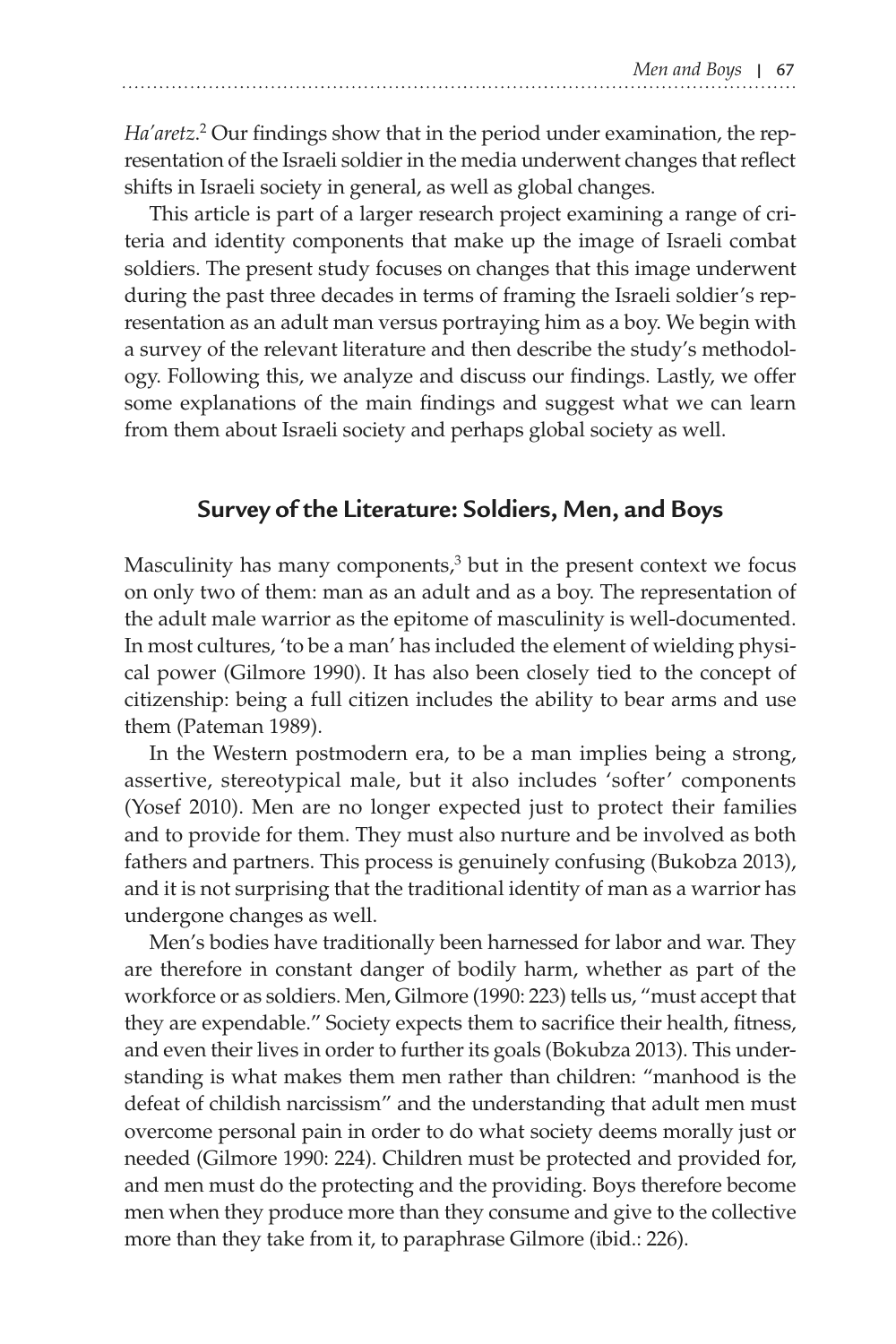Much scholarship, both Israeli and global, looks on the military as a way to shape society into patriarchal models and to control women (e.g., Enloe 2000; Izraeli 2001; Pateman 1989; Sasson-Levy 2006).<sup>4</sup> It is also viewed as a pivotal force in forming masculine identities (Enloe 2000; Sasson-Levy 2011). The military is generally seen as a framework that benefits men at the expense of women, building a construct of patriarchy that is mutually beneficial to the military sphere and to men as a gender category. We would like to return to the earlier realization that this is not always the case (Gilmore 1990) and that (heterosexual) men and their identities as soldiers are also worthy of critical inquiry (Barrett 1996).<sup>5</sup>

Israeli scholars note that service in the IDF denotes the boundaries of the collective (identifying who is classified as a 'good' citizen). But they also find that military service signifies hegemonic masculinity and that combat soldiers are believed to be the epitome of ultimate masculinity. Tested in battle, these warriors have controlled their emotions, risked their lives, and shown physical stamina. They are thus considered 'men' in Israeli social terms (Ben-Ari and Levy-Schreiber 2001; Sasson-Levy 2006).6

Associating 'correct' masculinity with the image of a warrior was an obvious choice when Israel began constructing its collective identity, beginning with the Jewish community in pre-state Israel (the Yishuv) and continuing in the first decades of independence. Seeking to detach itself from life in the Diaspora, the Yishuv formulated the identity of the 'New Jew', who was everything the Diaspora Jew was not. Whereas Diaspora Jews were weak, studious, and passive, the New Jew was strong, farmed the land, and was ready to bear arms in order to protect himself. In short, the Diaspora Jew had a more feminized identity, while the New Jew took the masculine identity to the extreme (Gluzman 2007; Yosef 2010). In accordance with Israel's security concerns, this identity acquired a military dimension that encouraged physical stamina and the willingness to lay down one's life in order to protect the collective.

During the period following independence, Israel absorbed a large number of immigrants from Jewish communities around the globe. It needed to transform these individuals into a national collective, in part through military mobilization. The harnessing of the civilian population to the military effort brought about national admiration for the image of the warrior, with all that this entails. In turn, this caused combat soldiers to be regarded as national heroes and the embodiment of patriotism and good citizenship—the gold standard for all Israeli men (Ben-Eliezer 2012; Sasson-Levy 2006, 2011).

Beginning in the 1980s and gaining momentum in the 1990s (and more so in the current century), the meaning of masculinity began to change, in Israel as well as globally. With anti-militarism and anti-war voices growing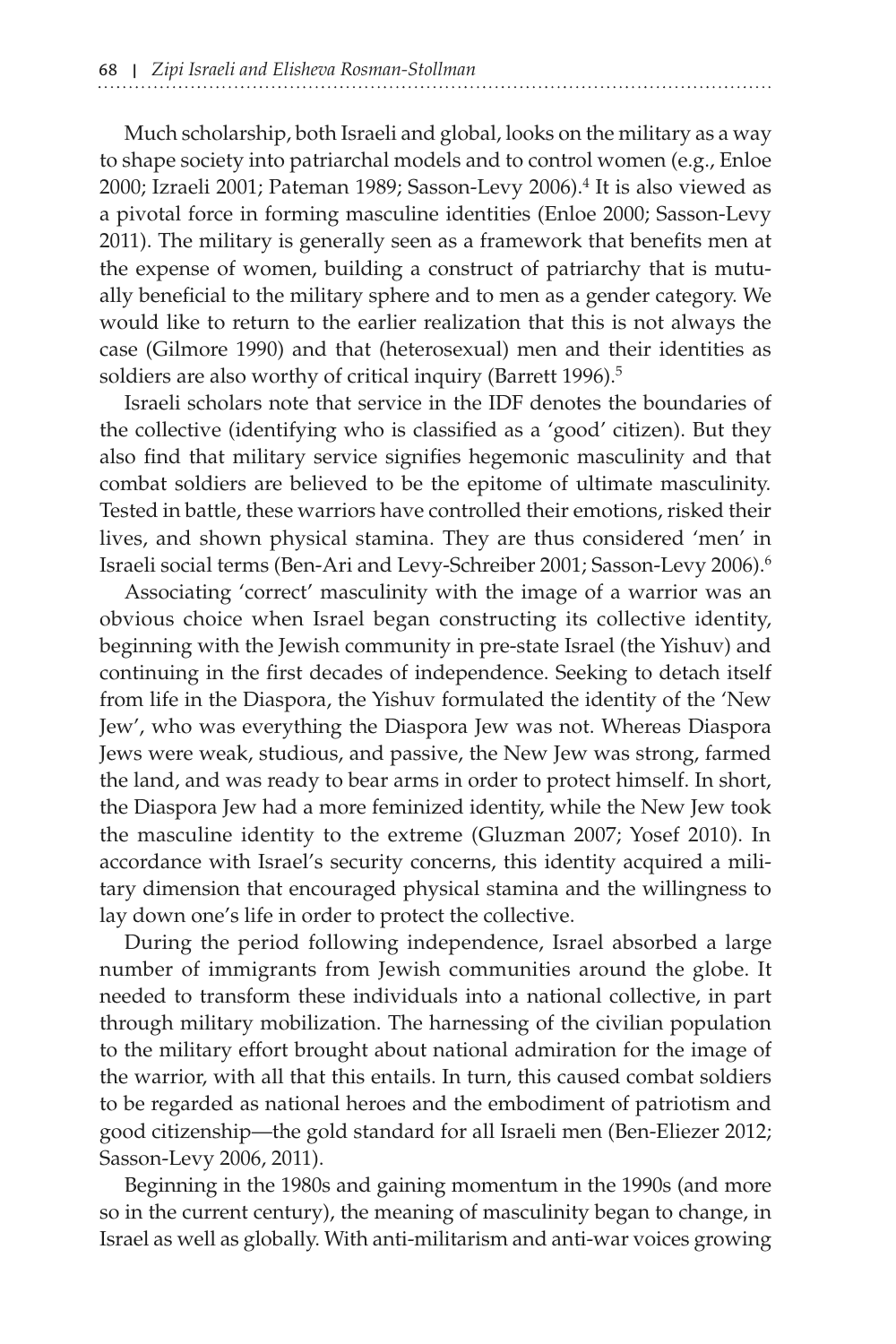louder in the wake of the First Lebanon War (1982), the macho warrior image came under attack (Almog 2004), and an alternative identity of sensitive masculinity began to emerge. In Israel (as around the world), television, movies, literature, and advertisements began to focus on the image of a man who was more in touch with his 'feminine side', a bookreading, well-dressed, gallery visitor rather than a rugged farmer or warrior (Lahav and Lemish 2003; Laughey 2007).

While this was not the dominant identity in Israeli society, it became more accepted and acknowledged, gaining popularity among younger generations (Almog 2004). At the same time, cultural minorities within Israeli society bolstered this trend by refusing to accept the equation stating that a good civilian is, by definition, a good soldier and that being a good soldier equates to 'correct' masculinity. Ultra-Orthodox (Haredi) men and new immigrants from the former Soviet Union, for example, rebelled against this identity and presented an alternative model of masculinity (Lomsky-Feder and Ben-Ari 2003; Lomsky-Feder and Rapoport 2000).

Reactionary trends saw the idea of the 'new man' as a result of feminist influences, perhaps even as a media 'spin' intended to weaken Israeli society (Yosef 2010). Yet although its components changed over time, masculinity remained a stable category and did not necessarily become more feminized. When 'real men' cried in public, as soldiers did during the funerals of their comrades, this did not shatter their identity as men. The category of masculinity in Israel is sufficiently embedded as an identity that it can include new components without losing its traditional core. Still based on physical stamina and strength, masculine identity continues to relate more to traditional, hegemonic components, including that of the warrior, than to feminine components, such as displays of emotion (Naveh 2010). Consequently, any examination of masculinity in Israel must address it within the context of the IDF and the combat soldier (Sasson-Levy 2006, 2011).7

Juxtaposed to the masculine representation of Israeli men is the way Israeli society views children. Israeli society is a "child-oriented society" and "a childless couple is not considered a family" (Lavee and Katz 2003: 203). Children are seen not only as the responsibility of their parents, but also as the responsibility of the community (Bornstein et. al. 1998; Lavee and Katz 2003). During Israel's first decades, in the wake of the Holocaust and in light of the fact that 1 percent of the Jewish population of Israel was killed during the 1948 War, tremendous weight was given to having children. Israel's first prime minister, David Ben-Gurion, publicly encouraged women to have at least four children. Married women and mothers were exempt from military service since they were viewed as contributing to the national effort by bearing and raising children. These feelings have carried over to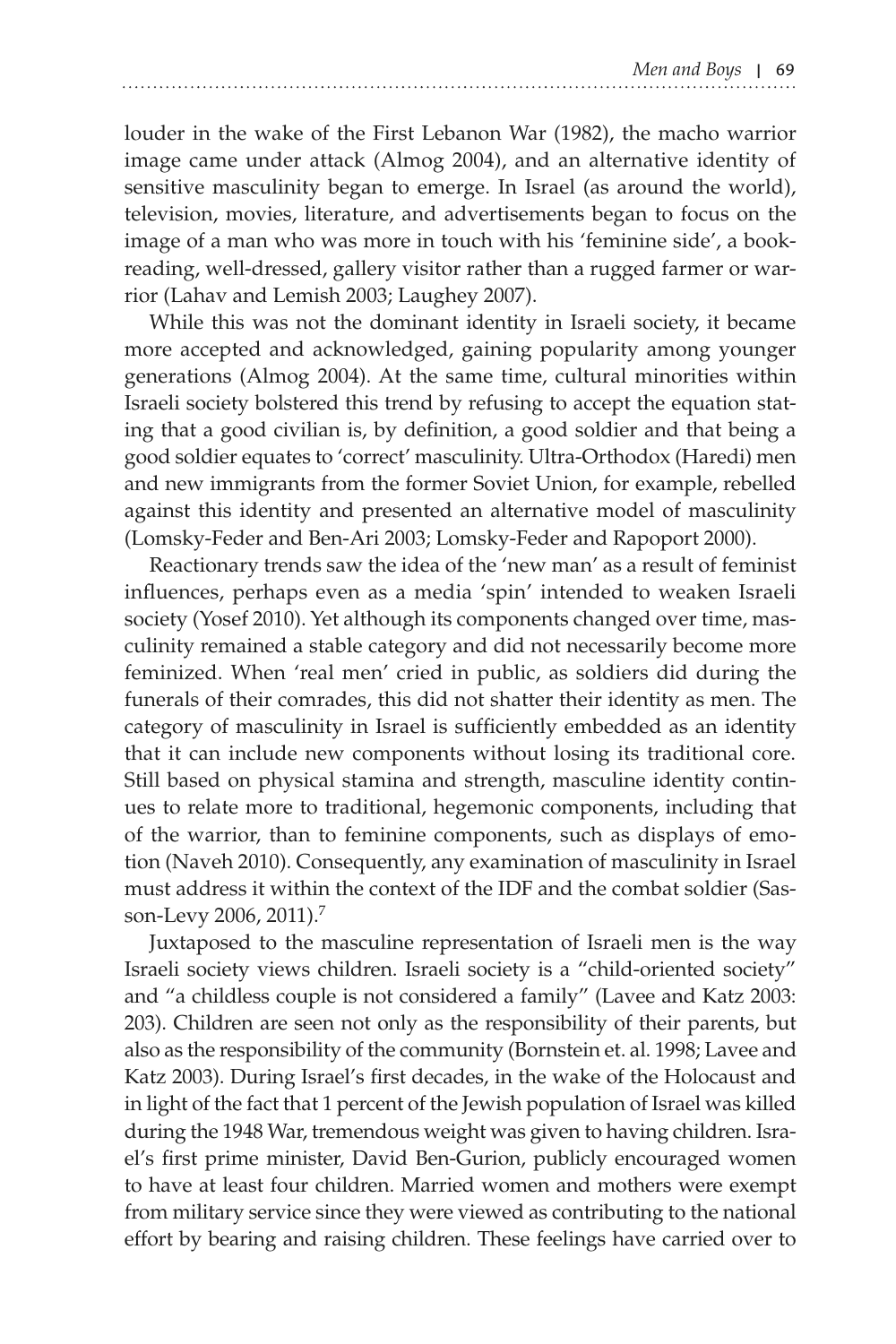the present century to a certain extent, and although there are differences among sectors in Israeli society, Israeli women in general tend to have more children (2.7 children per woman in 2013) than their Western counterparts.<sup>8</sup>

For Israelis, parenting "is a social experience that involves others," such as friends and other family members (Bornstein et al. 1998: 671). In other words, the collective is perceived as playing a part in protecting and assisting children and shares in the responsibility of parenthood.<sup>9</sup> It is no surprise that during the social unrest in Israel in the summer of 2011 (known as the Rothschild or 'tent city' protests), many of the demands centered on assisting families, including state support for educating children from the age of 3.

Children are seen as the main focus of their parents' lives, and this feeling extends to grown children, including those who become soldiers (Lavee and Katz 2003).10 Beginning in the 1990s, parents have become more involved in their children's military service and are more willing to confront the military system when they feel that the well-being of their children is at stake (Israeli and Rosman-Stollman 2014). For example, parents have demanded that the IDF investigate training accidents and change its policies regarding military burials (Ben-Eliezer 2012).

The IDF has recognized this trend and responded to it. Since the mid-1990s, parents are invited to visit their children's military bases, are provided with phone numbers of commanding officers, and are encouraged to maintain open communication with the IDF (Harel 2013). The twenty-firstcentury IDF has learned to co-exist with parental involvement: it accepts that its soldiers not only are adult warriors but also are someone's children.<sup>11</sup>

#### **Research Framework**

#### *Demographics*

The present study is based on an analysis of Israel's two main newspapers: *Ha'aretz* (a broadsheet) and *Yediot Aharonot* (a tabloid). Nine national papers are published in Israel: *Calcalist*, *Ha'aretz*, *Hamevaser*, *Hamodia*, *Ma'ariv*, *Makor Rishon*, *Yated Ne'eman*, *Yediot Aharonot*, and *Yisrael Hayom.* Most of them existed during the time of our study (1980–2010). Due to Israel's small geographical size, there are no local daily papers, and the above-mentioned papers are national. That said, most of these newspapers are directed at a specific sectarian readership (e.g., *Hamodia* targets the ultra-Orthodox population) and therefore have low circulation. Thus, when analyzing national trends, media studies in Israel tend to focus on *Ha'aretz* and *Yediot Aharonot*, both of which boast a stable readership and have substantial influence on public opinion.<sup>12</sup>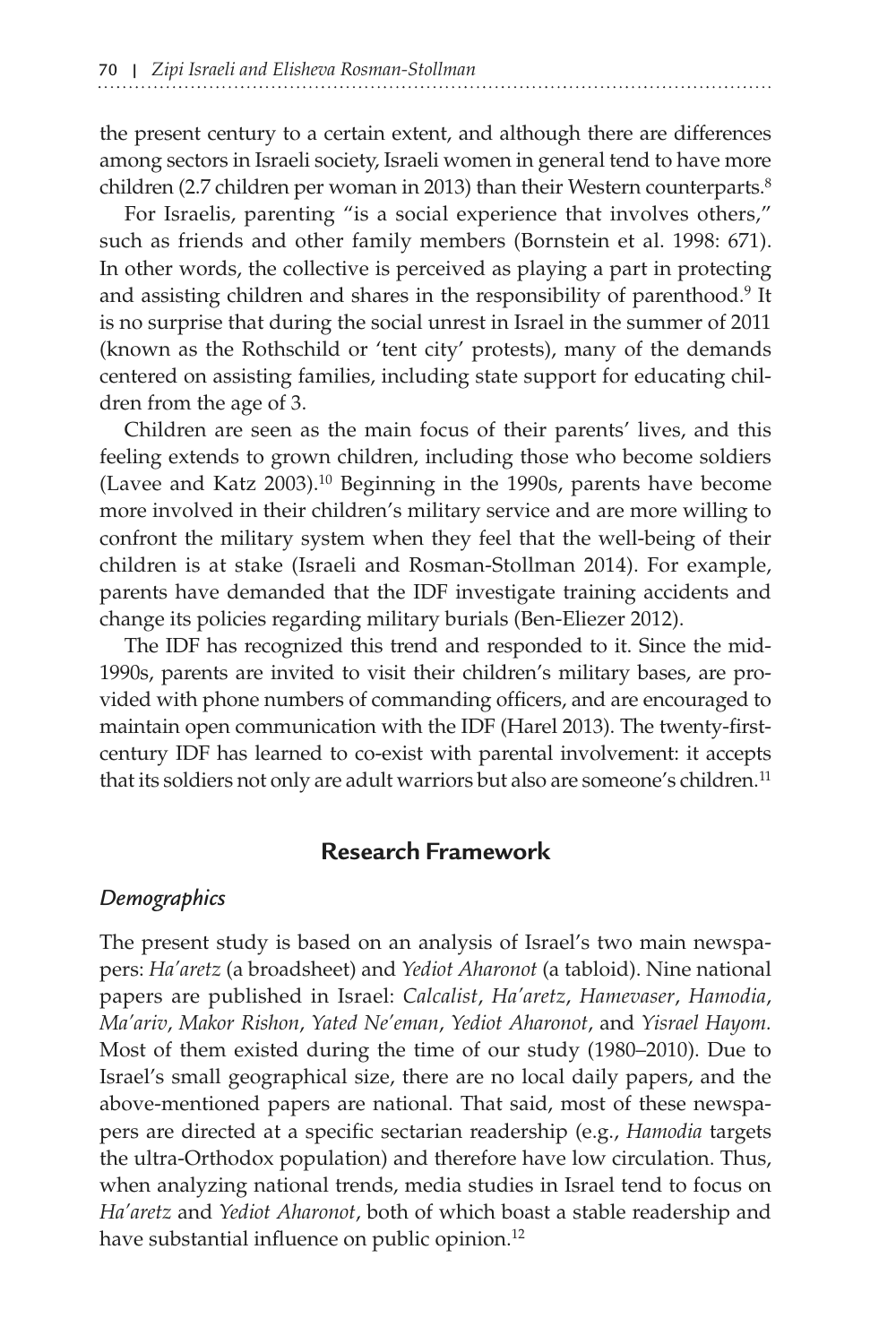*Ha'aretz* has an elitist image, due, among other things, to the fact that it is the favored platform for discourses among the elites, and the paper plays an important part in shaping their outlook (Caspi and Limor 1992). Various studies have shown that coverage in *Ha'aretz* refrains from emotional and sensational descriptions and tends toward the ironic and realistic (Nir and Roeh 1992; Roeh 1994).

Since the 1970s, and including the period under review, *Yediot Aharonot* has been the most widely distributed newspaper in Israel. This profitoriented paper promoted a prototype of a popular, pluralistic newspaper that publishes a wide variety of views and appeals to a wide demographic (Caspi and Limor 1992). Examining the image of the Israeli soldier in both of these papers allowed for a broad range of images and framing to be explored.13

## *Chronological Scope*

This study commences with the 1980s and concludes with the end of the first decade of the twenty-first century. We organized and characterized security-related events that took place during this time. As our focus is the representation of combat soldiers, the events examined were of a clear combat nature in which there was a well-defined external enemy, rather than civilians.<sup>14</sup> However, beyond this common factor, we chose a range of events that varied based on their intensity, duration, and number of casualties. Thus, there were 'large' events, with many casualties and/or substantial combat, and 'small' events, with fewer casualties and limited combat. In keeping with these definitions, two kinds of events were examined:

High-level intensity conflict (HIC) events. Concentrated and of relatively short duration, these events included the First Lebanon War (with HIC events taking place from June to September 1982); Operation Electric Lead (Lebanon, 1986); Operation Law and Order (Lebanon, 1988); Operation Blue-Brown (Lebanon, 1988); Operation Reckoning (Lebanon, 1993); Operation Grapes of Wrath (Lebanon, 1996); Operation Burning Torch (Lebanon, 1999); the Second Lebanon War (2006), and Operation Cast Lead (Gaza, 2008–2009). These events were examined in their entirety.

Low-level intensity conflict (LIC) events. These conflicts were of some duration, including, for example, the First Lebanon War (with LIC events taking place from October 1982 to June 1985) and Israel's longtime presence in the security zone in Lebanon (1985–2000). These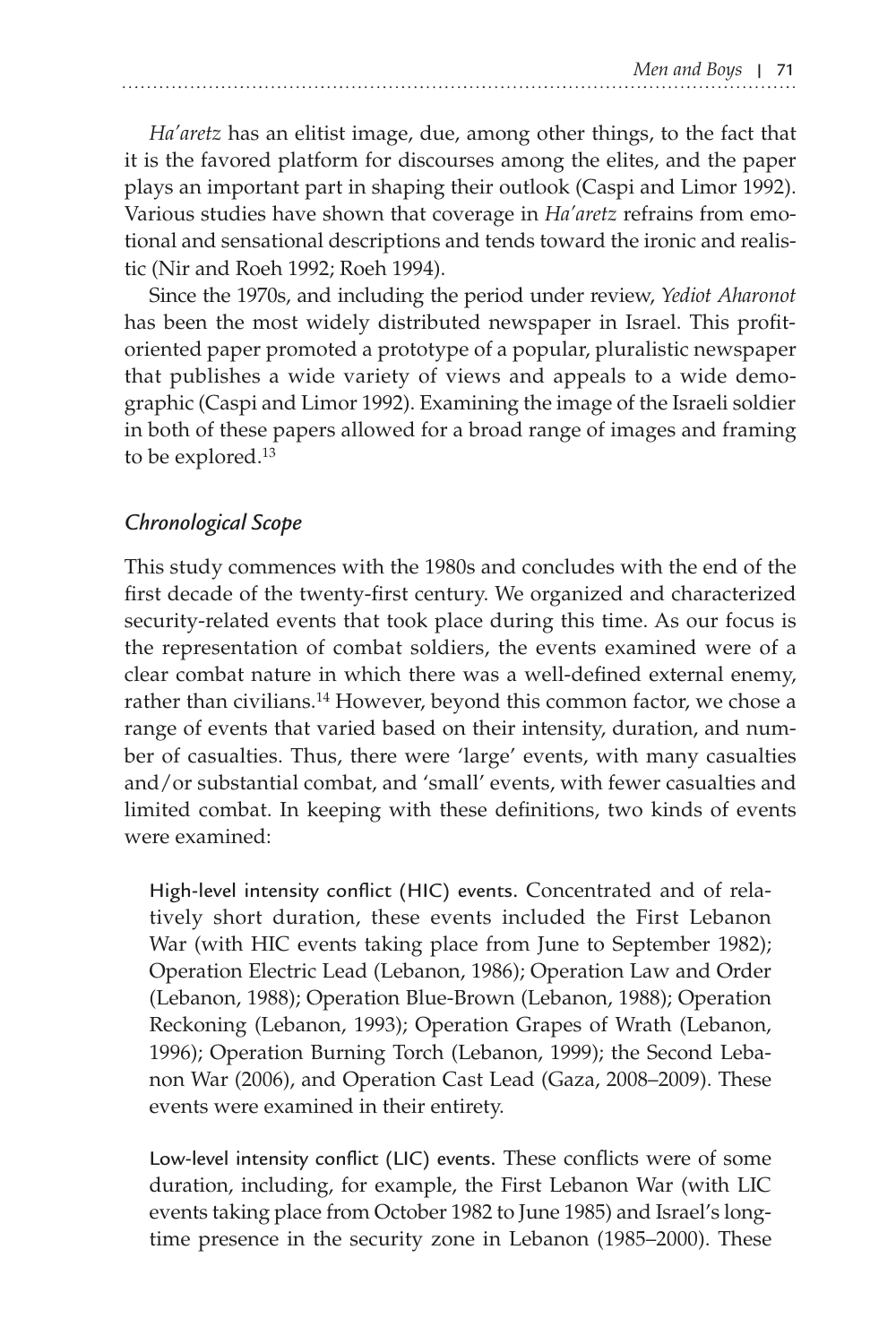events were usually characterized by routine combat situations, which saw lulls in the fighting, and were examined twice a week, on Sundays and Fridays,<sup>15</sup> throughout the entire period in question.

As part of this investigation, we studied informative aspects of the media coverage, that is, news reports and articles. The corpus of material included the news pages, the daily supplement, and the weekend supplement.<sup>16</sup> Over 1,800 items were examined.

Our analysis employed both text and images, but greater significance was accorded to headlines due to the nature of the case study. Headlines are especially important for newspaper readers who are considered 'headline consumers'. Since headlines are usually composed by the editor, they can also be viewed as an expression of the paper's opinion (Nir and Roeh 1992). In addition, comparing headlines can reveal the differences between tabloids and broadsheets (Limor and Mann 1997).

A pilot study was conducted in order to locate dominant interpretive framings. The findings were useful in putting together a list of criteria to sort and classify the items. Since the scope of this article does not allow us to present all of the criteria formulated, we will focus on one of the most prominent: framing the soldier as a 'man' versus framing him as a 'child' or a 'boy'. Did the media depict soldiers as mature and independent adults, as warriors? Or were they represented as frightened children who needed the care and protection of their parents, as weak individuals unable to cope without the help of a responsible adult? We also noted whether the soldier was part of the standing army or a reservist. $17$ 

We used these criteria to examine each of the media items and identify how the image of the soldier was framed. Our analysis was based on the local Israeli cultural context, and it is thus possible that scholars from other cultures might identify different framing and messages. However, since the newspapers used are part of that same cultural context, it is reasonable to assume that our interpretation is in line with the original framing of the items.18

## **Findings**

Based on the criteria above, we detect a shift from the representation of the combat soldier as an adult man in the 1980s to that of a child or boy in the 1990s. This trend continues until the first decade of the twenty-first century, at which point the representation of the combat soldier becomes more complex. In order to present these changes, our findings will be divided by decade.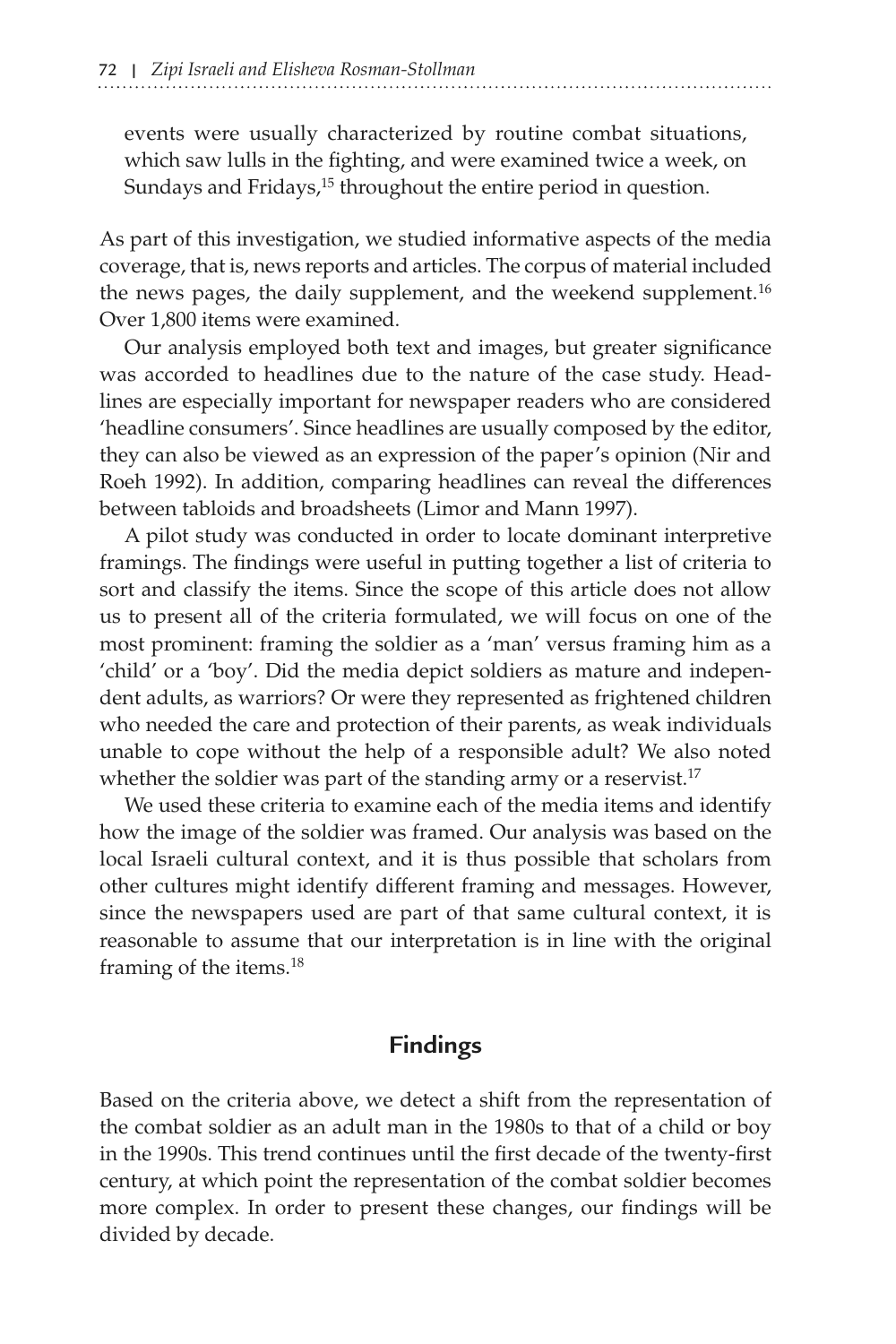#### *The 1980s: The Israeli Soldier—an Adult Man*

This decade began with the First Lebanon War, which started as a military operation—Operation Peace for Galilee—and developed into an HIC event (extending from June to September 1982). After the events at Sabra and Shatila, the war entered an LIC phase. During this time, we find gradual changes in the framing of the soldier. At the beginning of this period, soldiers were depicted as strong, adult masculine figures. As the decade drew to a close, we detect a gradual process whereby soldiers were identified more as children.

At the beginning of this decade, the media consistently treated the IDF as a monolithic entity: soldiers were seen as part of a collective rather than as individuals. This is reflected in headlines such as "An IDF Force," "IDF Forces," and "The IDF," as well as in photographs, which almost exclusively portray soldiers as members of a group.<sup>19</sup> As a result, it is difficult to discern personal representations of individual soldiers.

However, it is still possible to identify the framing of combat soldiers to a certain extent. During the HIC stage of the First Lebanon War, the Israeli soldier is clearly a strong, masculine adult figure. Thus, for instance, on the front page of a special supplement, we find a large photograph of soldiers with military vehicles in which the troops are presented as warriors (*Yediot Aharonot*, 11 June 1982). In the rare cases when a soldier is portrayed as an individual, he is framed as a responsible adult, as in the photograph of a combat soldier carrying a Lebanese child in his arms (*Yediot Aharonot*, 9 June 1982, 3). It is important to note that during this time most of the soldiers who appear in the papers are reservists. Naturally, they are older, and it is easier to frame them as men.

A first hint of change can be seen in the coverage of the protests against the war during this period: a *Yediot Aharonot* (27 June 1982, 5) headline reads "Let the Boys Come Home before It Is Too Late." Here the implicit message is that soldiers are children who are in need of being protected by the collective, rather than adults who are capable of taking care of themselves. However, this is an exception to the rule that becomes a clear pattern only later on.

It seems, therefore, that at the beginning of the 1980s, when presented at all, the soldier is clearly identified as an adult man. However, as the war went on and turned into an LIC event, the image of the Israeli soldier began to change. The mid-1980s signaled a lull in the war, which continued until the beginning of the 1990s. During this time, HIC activities were carried out by the air force, resulting in a sharp decline in the number of references to ground troops in the media. In fact, a new pattern of framing emerged whereby, during routine combat and LIC events, coverage was technical and brief and usually did not include images.<sup>20</sup> A typical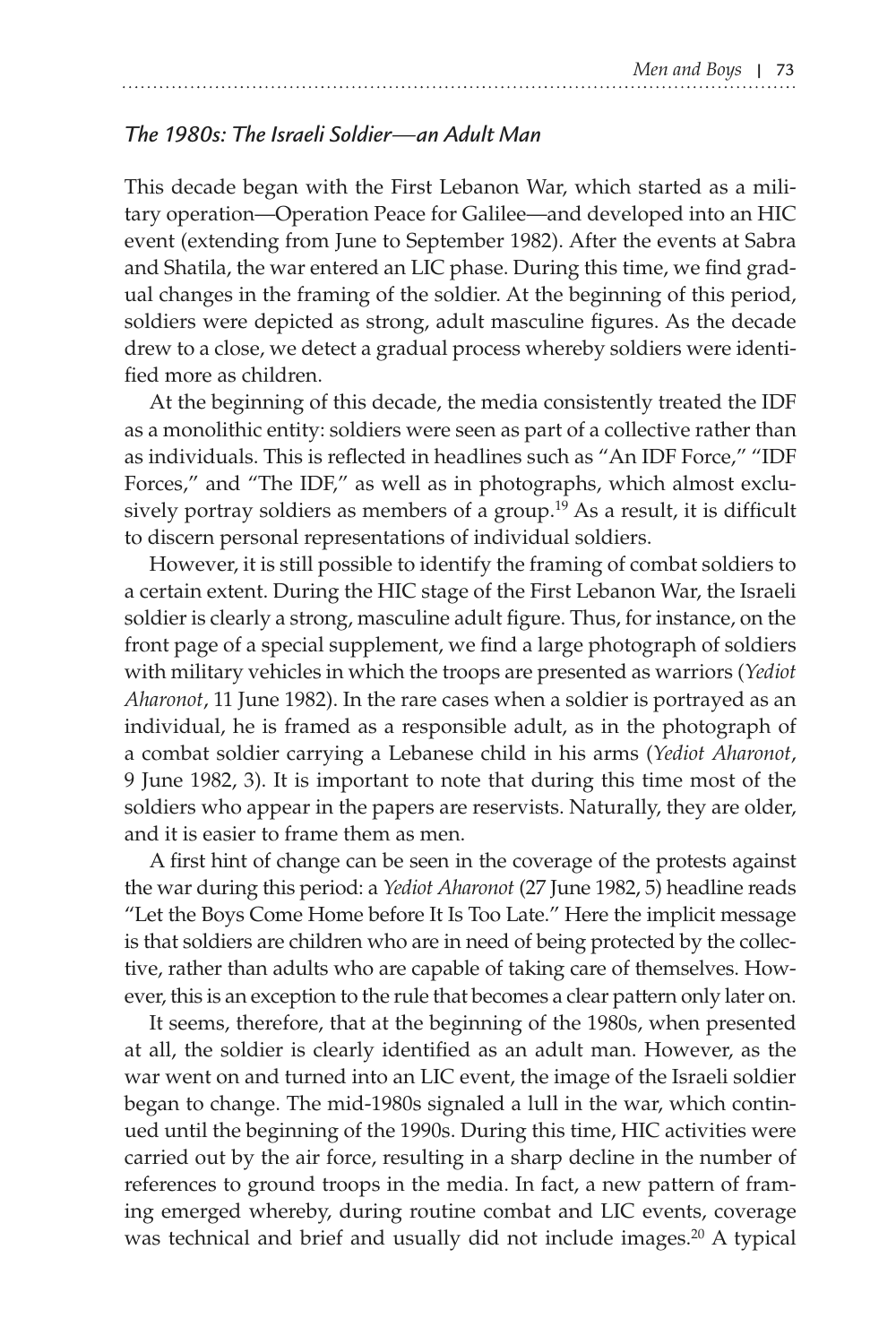headline reads "Our Airplanes Attacked an Abu Nidal Base Near Sidon Again," with no accompanying image (*Yediot Aharonot* 13 November 1989, 1). On the other hand, during events of mid- to high-level intensity, especially when there was a high number of casualties, or during military operations, such as Operation Law and Order and Operation Blue-Brown, soldiers featured prominently in the news coverage.<sup>21</sup>

When soldiers are present in media coverage during this time, photographs usually focus on the older reservists, framing them as traditionally masculine adult men. However, the verbal aspect of coverage depicts soldiers as more vulnerable than those in the images. For instance, in a photograph published in *Yediot Aharonot* (29 March 1985, 3), a combat soldier is seen in a firing position with a machine gun, and the caption reads: "I am not even 21 years old, and I don't want to die in some stinking house." This is the beginning of a gradual change.

Framing soldiers as vulnerable appears most prominently in the coverage of military funerals. As of 1988, soldiers are photographed crying openly during the funerals of their comrades. A typical report reads: "Only those who can cry know how to fight. To shed a tear over the death of a comrade is not weakness but a sign that, although we are warriors, we remain human" (*Yediot Aharonot*, 5 February 1988, 1). This tendency grows stronger during the following years. Soldiers are photographed weeping copiously and are described as "unable to control their emotions" (*Yediot Aharonot*, 11 September 1989, 3).

In conclusion, while at the beginning of the 1980s the image of the Israeli soldier was clearly one of an adult masculine figure, as the Lebanon War dragged on and became an LIC event, changes became apparent in the soldier's representation. From the middle of the 1980s until the beginning of the 1990s, the framing of the Israeli soldier shifts slightly toward that of someone's son, as can be expected during a transitional period. This discourse will intensify and reach its peak later in the 1990s.

## *The 1990s: "Don't Go, We Are Only Children"*

The peak of the change in the media representation of the Israeli soldier appears in the 1990s, a period characterized mainly by LIC events and little to no involvement of reservists in the front lines, with mostly standing troops involved in operations. As in the preceding decade, here too one can see a change in the soldier's framing according to the intensity of the events. During routine operations and LIC events, the image of the soldier is hardly noticeable, but when HIC events occur, the soldier's image appears once more on the media's agenda, and with it comes a shift in representation.<sup>22</sup>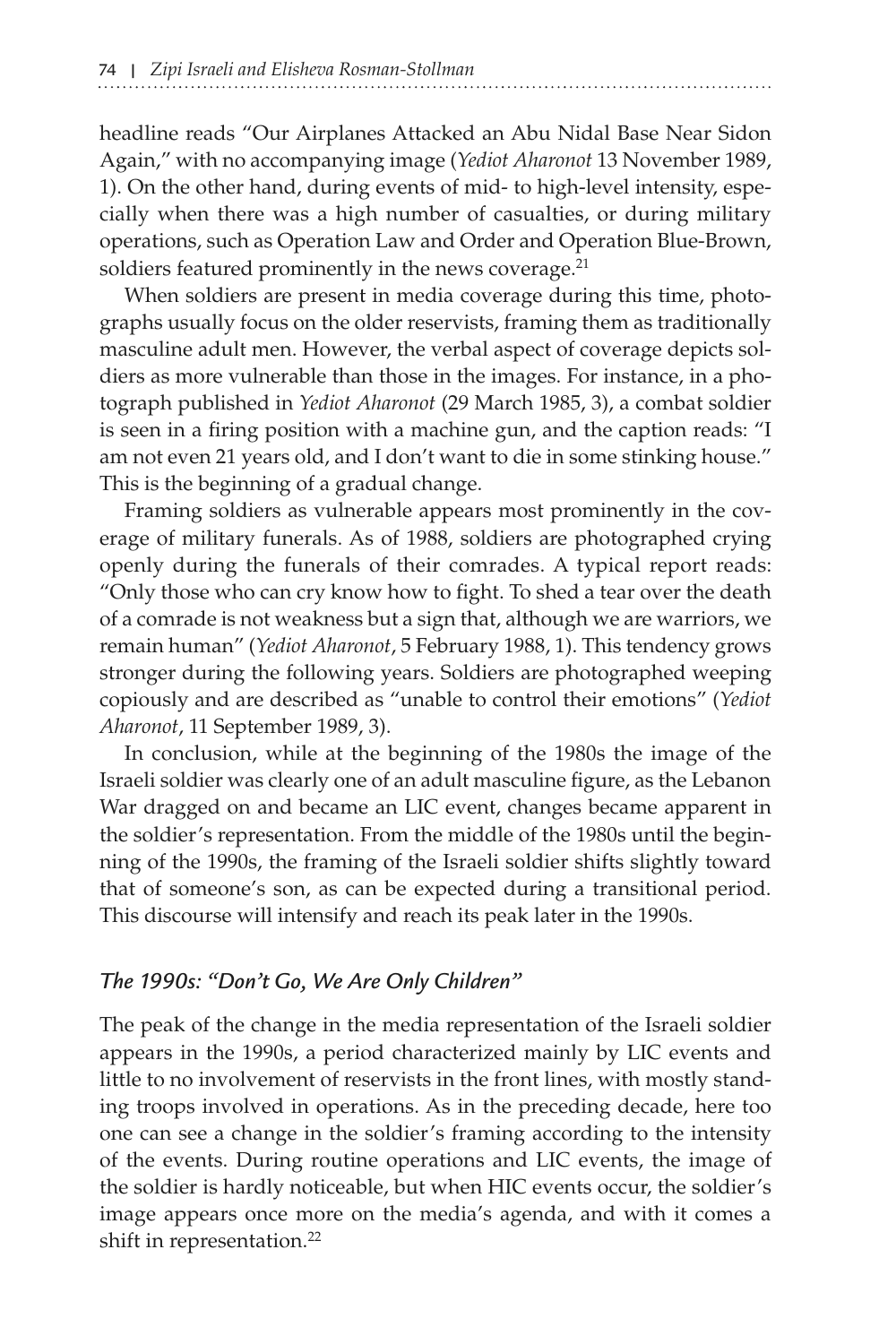In the 1990s we find a gradual but clear change in the soldier's image from that of an adult to that of a child. Using expressions such as "Mommy's boy" and "a mother's son," the media framed soldiers as the children of concerned mothers. In fact, this change in media representation can be seen in two different but complementary aspects: soldiers acquired a more vulnerable image, and the presence of parents increased significantly.

During this period, soldiers were portrayed as frightened and emotional—trends that had begun to develop at the end of the 1980s. They were also quoted voicing fears, for example: "I am scared of going back to Lebanon" (*Yediot Aharonot*, 7 February 2000, 2); "We all understand that each of us might be killed at any moment" (*Yediot Aharonot*, 10 February 2000, 2). Additionally, soldiers weeping at military funerals received heightened coverage (see, e.g., *Yediot Aharonot*, 16 October 1995, 1).23

Parents became a part of the media coverage of soldiers. For example, one mother recounted: "Ofer called an hour before he was killed and said: 'Mom, you have no idea what it's like in Lebanon'" (*Yediot Aharonot*, 31 August 1994, 3). These are not adult men but boys in need of protection. Typical headlines after events in which soldiers were killed read: "We Were Helpless" and "Don't Go, We Are Only Children" (*Yediot Aharonot*, 9 February 1994, 2).

In a similar fashion, in interviews with soldiers whose comrades were killed in battle, we find passages such as: "My mother … told me on the phone to come home. To leave everything and come back. She would rather I go to prison for deserting than be killed in Lebanon" (*Yediot Aharonot*, 17 October 1995, 1). In other words, the soldier is not an independent adult or a strong masculine figure. He is guided by his parents, and it is they who make his decisions.

This trend can be seen throughout the decade, culminating in the period preceding the withdrawal from Lebanon and during the withdrawal itself in 2000. The headlines accompanying the huge photographs of soldiers celebrating their return from Lebanon, hugging each other excitedly during the withdrawal, read: "Mom, We Are Home." *Yediot Aharonot* (24 May 2000) even published a special supplement about the stories of soldiers and their parents, emphasizing the words of the then prime minister, Ehud Barak: "Seeing the mothers' joy made it all worthwhile."24

In the early stages of our research, we assumed that we would be able to discern a clear and consistent transformation of the soldiers' framing in the media—from strong, masculine adults in the 1980s to frightened children at the beginning of the twenty-first century—and that the hegemonic masculine identity of the solider would continue to erode, revealing a sensitive postmodern man. However, the next decade brought about a surprising change in the representation of the Israeli soldier, as discussed below.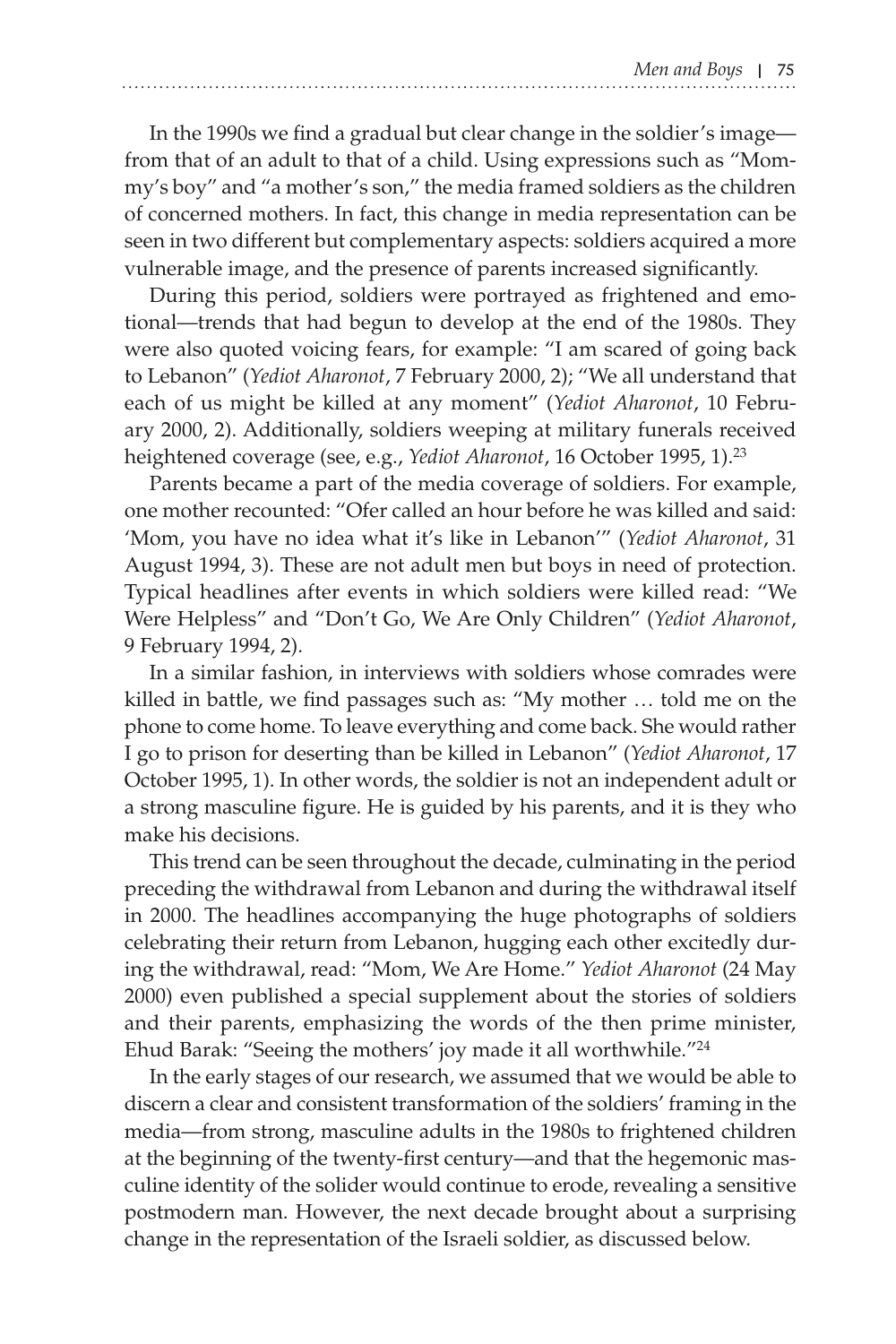#### *The First Decade of the Twenty-First Century: Fighting for Mom and Country*

Two HIC events dominated this decade, influencing the soldier's image: the Second Lebanon War in 2006 and Operation Cast Lead in Gaza in 2008–2009. The findings from this period reflect a complex picture of the representation of the Israeli soldier. The soldier still appears to some extent as a vulnerable child, but the image of a traditional masculine adult is now reinforced, especially during HIC events.

During the first decade of the twenty-first century, soldiers are not framed as children to the extent that they were in the 1990s. Even when their parents are included in the media coverage, the soldiers are clearly identified as adults who can take care of themselves. However, this is not the same adult man we found in the 1980s, when soldiers were depicted as traditional adult masculine figures whose parents were hardly mentioned and barely played a part in this framing. After 2000, parents appear as part of the soldiers' social context and identity, but they are not making decisions for their son, and he does not need their guidance or protection. Furthermore, at times the relationship is reversed, with the soldiers presented as being concerned for their parents' well-being, reinforcing the image of a man who is willing and able to protect his family and the collective.

The vulnerable and emotional soldiers of the 1990s do not disappear, but during this decade their identity shifts. The unabashed weeping of the 1990s is no longer prominent. Soldiers acknowledge their feelings but are able to control their emotions and do not fall apart. For example, a soldier discussing his battle experience is quoted saying that once the battle is over he will "cry, but it's not weeping out of weakness, but crying out of which a stronger person will grow" (*Yediot Aharonot*, 13 August 2006, *24 Hours* supplement, 6–8). The crying soldier is not the dominant image.

Furthermore, the image of the soldier as being very young, or not yet a full adult, has not disappeared. For instance, a reporter accompanying troops during the Second Lebanon War refers to them as very young, feels sorry for them on account of their inexperience, and calls them "real children" (*Ha'aretz*, 28 July 2006, 7). But at the same time, the war is described as a rite of passage for the young soldiers, while parents are shown as hindering the 'correct' behavior of the soldiers. Thus, for example, a civilian driver transporting soldiers is quoted saying: "They are good kids. What gets in the way especially are the parents, the mom and dad who drive them crazy all the time by calling them" (*Ha'aretz*, 9 August 2006, 8).

In other words, the soldiers are the children of concerned parents, but they themselves do not behave as such. It is the parents who do not recognize their proper place. Further on in the same article, an officer explains that his soldiers started out the war as children, with no fighting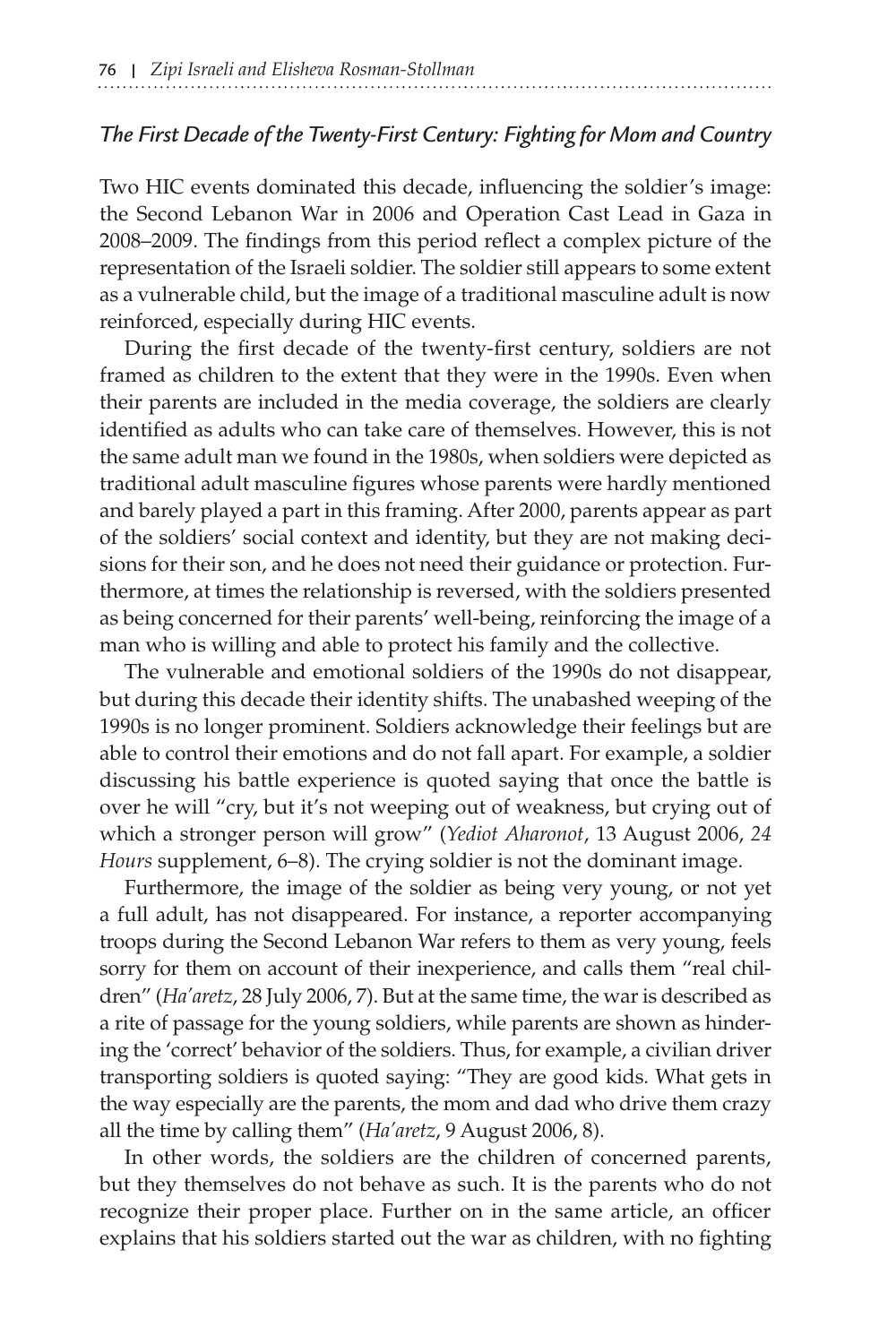capabilities, "and now they are leaving Lebanon as warriors" (*Ha'aretz*, 28 July 2006, 7). The soldiers are children, but not helpless ones. Rather, they are children going through a process of growing up and becoming adults—a rite of passage from boys to men.

When parents are referred to, the soldiers are shown to be protecting them, rather than the other way around as in the 1990s. Media coverage frequently tells of soldiers who do not inform their parents where they are being stationed so as not to worry them. For instance, in eulogies for fallen soldiers, headlines read: "Don't Tell Mom I'm in Lebanon" (*Yediot Aharonot*, 8 August 2006, 4; *Ha'aretz*, 2 August 2006, 3). These are markings of traditional masculinity whereby a 'real man' bears his burden alone, shows no emotion, and tries to protect his family, even if this behavior makes his own trial more difficult.

This trend intensifies toward the end of the decade when soldiers are described as actively fighting for their parents' safety. For example, much coverage focuses on soldiers from the south of the country whose homes are under missile attack from Gaza. They are described as being motivated by the desire to protect their homes. A typical headline reads "I Am Fighting for Mom." A soldier is quoted saying: "The first bullet I fire is for my mother, who takes shelter in the stairwell because we have no reinforced shelter [*mamad*] in our house" (*Yediot Aharonot*, 4 January 2009, 4–5). In another article, a high-ranking officer declares that "the mother of every combat soldier should be proud of her son," due to the soldiers' professional conduct in the field (*Yediot Aharonot*, 4 January 2009, 4–5). These are not frightened boys but adult warriors who make their families proud.

To conclude this discussion, even when coverage focuses on the parents of soldiers, they are usually not presented as hysterical or overprotective, unlike the 1990s. Their sons are not children who must be kept safe and guided, but men who are doing a good job. These soldiers do have parents and a social context, but they have not reverted to their childhood identities.

An important aspect of this context is the media coverage of reservists. During this decade, we again find reservists in the front lines, unlike the 1990s. In contrast to the more raw motivation of regular troops, reservists are aware of the dangers and of the difficult situations that their service puts them in. They miss their families and understand their responsibilities. They display more emotion, even if they are reluctant to do so. For example, one reservist is quoted saying: "I knew that I would cry, so I deliberated if I should call my wife. In the middle of our conversation, I noticed a bit of emotion in my voice, so I stopped a minute and said to her: 'I'm having reception problems'" (*Yediot Aharonot*, 13 August 2006, *24 Hours* supplement, 6–8).

In conclusion, at the end of the first decade of the twenty-first century, the identity of the Israeli soldier depicted in the media returns, to a certain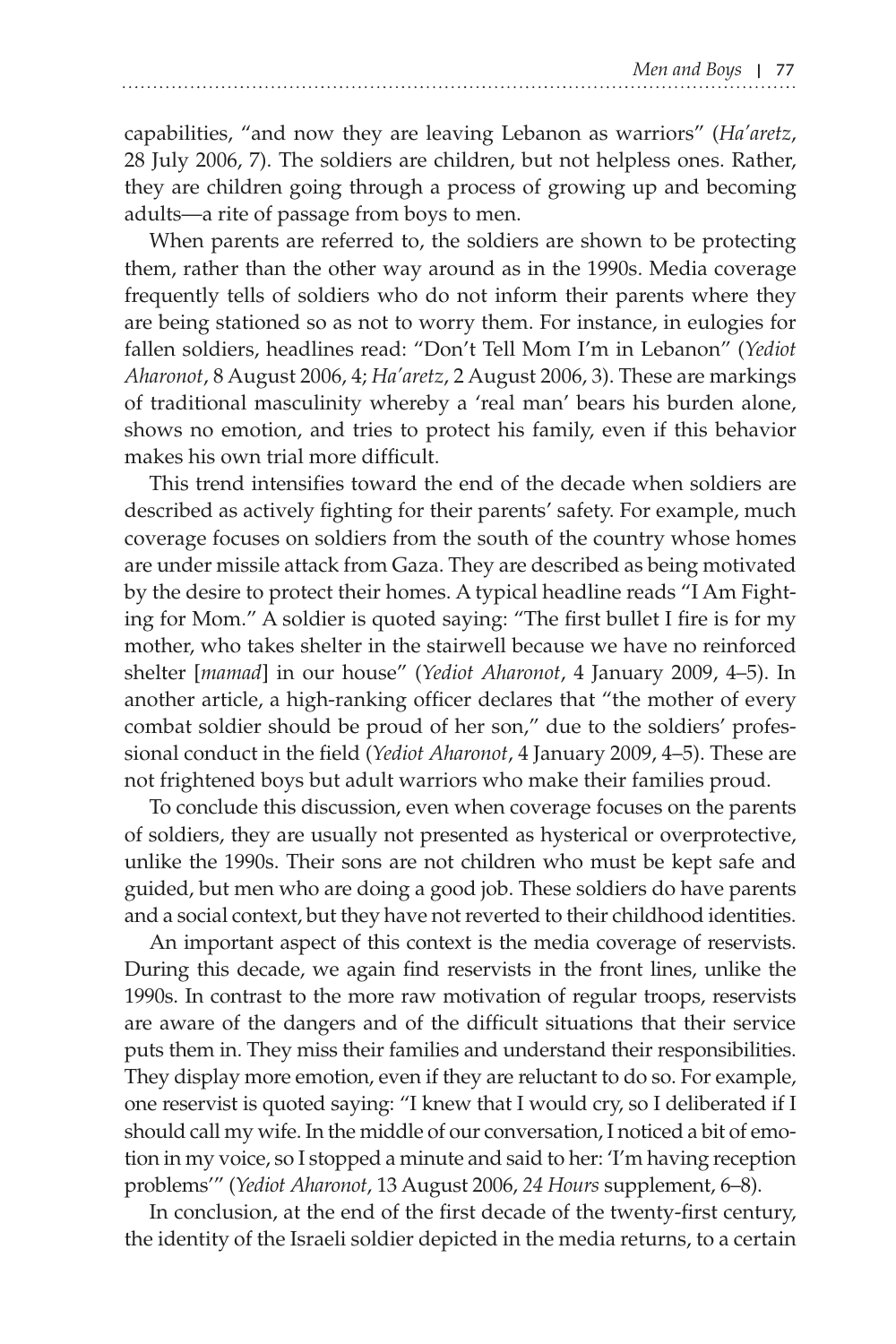degree, to his 1980s identity as a responsible adult, a man as opposed to a boy. However, this is a more complex image than the warrior of the 1980s: the twenty-first-century soldier is also vulnerable; his parents are occasionally mentioned; he does not always feel in control of the situation and is sometimes worried and afraid; he understands that he is entitled to have emotions, even if he attempts to control them. Although his image has returned to the determined warrior of an earlier decade, this twentyfirst-century soldier is a more intricate figure.

## **Discussion and Summary**

As our findings indicate, starting in the mid-1980s, the traditional framing of the Israeli soldier, which is clearly that of an adult, began to regress to that of a child in need of protection. This process intensified in the 1990s. However, at the beginning of the twenty-first century, we detect a change and a shift back to a traditional masculine identity. Although we can still discern characteristics of the child in the soldier's image, this representation is closer to the traditional framing of an adult man. Even when soldiers cried or were afraid, the media focus was more on their control over their emotions, on being adults and postmodern men. When parents featured in the coverage, the media underlined the soldiers' desire to protect their parents and also their ability to deal with their problems independently. How can this change be explained?

A number of factors have influenced the soldier's image in the media, and among these we have found two dominant ones. The first is the type of conflict and the perception of threats. The second is related to changes in masculine identity.25

#### *The Perception of Threats*

When examining the transformation of the Israeli soldier's media image in light of the type of conflict at the time, we can detect the following patterns. The higher the perception of threat to society and the more that an event is of an HIC nature, the more likely it is that the soldier will be framed as an adult man. Conversely, the smaller the threat, involving fewer ground troops, and the more that an event is of an LIC nature, the more likely we are to see soldiers framed as children, needing the protection of the collective.

In the wake of the First Lebanon War, Israel underwent fundamental changes with regard to the perception of conflict. This was the first war to be classified in Israel as 'a war of choice', rather than an unavoidable conflict, and it challenged the traditional relationship between Israeli society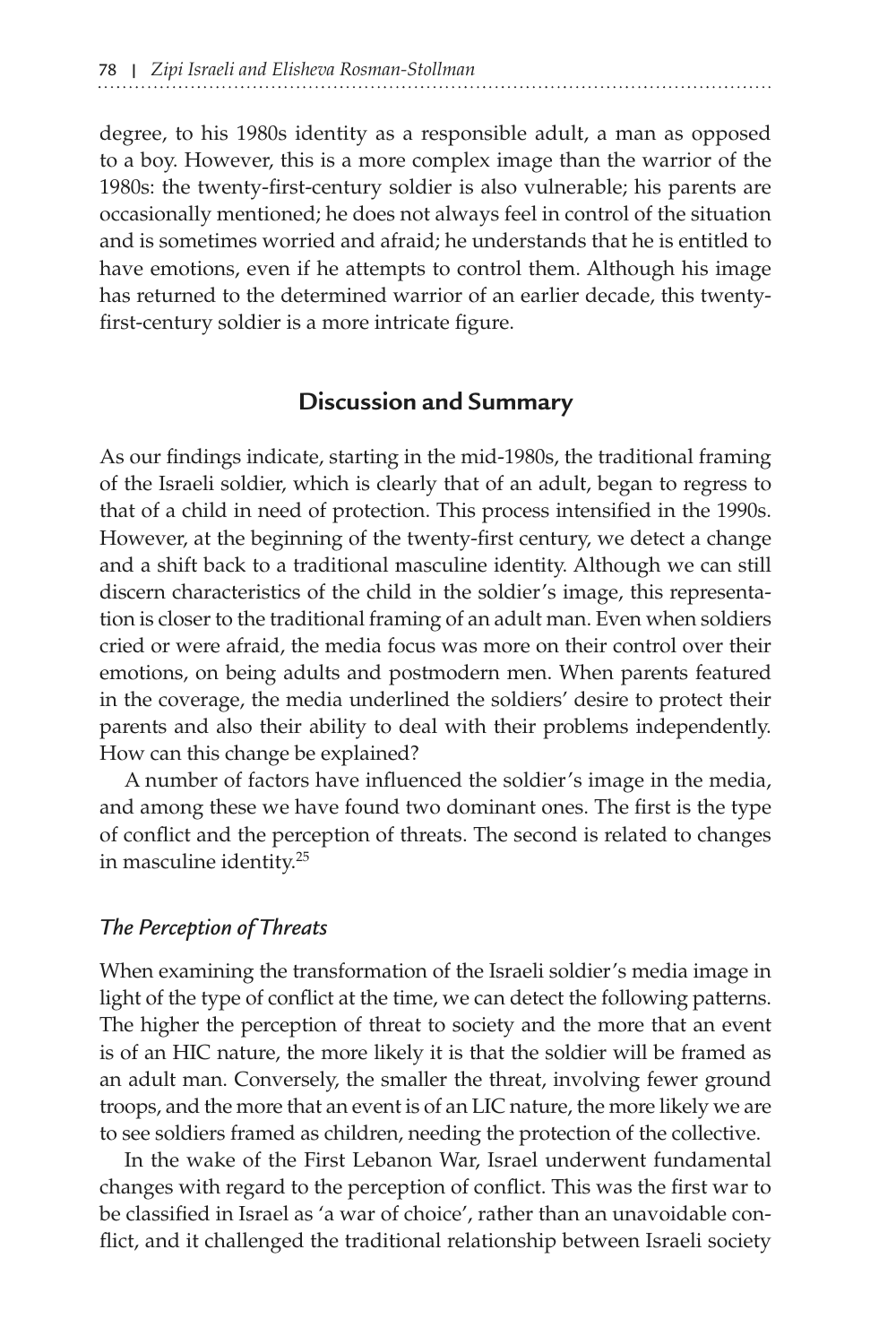and the IDF (Ben-Eliezer 2012). Additionally, the 1990s brought about a significant diminution in the perception of an acute physical threat to Israeli society, allowing for a general feeling of normalization. The peace process seemed to indicate that Israel was finally entering a new phase in its history and no longer needed to fear for its very existence. Such views also made the public less willing to fight and to pay the price of armed conflict (Eran-Yona and Ben-Hador 2013). It is therefore not surprising to find the image of the Israeli soldier framed as more conflicted than in the past, and this image mirrors the feeling of society itself toward its conscripted sons. Young men are expendable, to use Gilmore's term, if the ends justify the loss of life. But what if society is not so sure that these ends can be justified?

Additionally, as Gilmore (1990: 228) notes, when threatened, adult men (and women) tend to regress to childhood patterns, to escape from reality and seek protection. If society does not believe that the loss of life in wartime is justified and does not trust the decision-makers who send their sons to do battle, it tends to view soldiers as children. In these circumstances, society does not expect soldiers to protect its members and sees itself as being responsible for bringing the boys home safely. The soldiers themselves feel justified in regressing to childhood identities and respond in kind. As illustrated above, Israeli social structure allows for this view of soldiers as children who are still supported by their parents and live at home.

However, Israeli society underwent a further transformation in September 2000. The failure of the peace talks at Camp David and the subsequent Second Intifada led Israelis to believe that the conflict in the region is insoluble.26 Such feelings were in stark contrast to those prevalent in Israeli society during the  $1990s$ ,<sup>27</sup> and Israelis returned to the state of mind that prevailed in the 1980s—that of 'a nation in arms'. As described above, society cannot send children to protect it: only men are able to perform such a task. Accordingly, media coverage once again identified Israeli soldiers as traditionally masculine, expected to protect society from the enemy. In other words, HIC events are more likely to amplify the identity of soldiers as men, while LIC events are more conducive to framing them as children. Additionally, since HIC events usually involve reservists, while LIC events usually involve only standing troops, adult men are physically present on the battlefield and are more visible in media coverage.

Still, the transformation that the Israeli public underwent during the previous decades could not be ignored. Framing soldiers as children, as postmodern men with emotions they cannot control, as described previously, could not simply disappear after being the dominant narrative during the 1990s. It appears that these components of identity influenced the representation of the Israeli soldier during the beginning of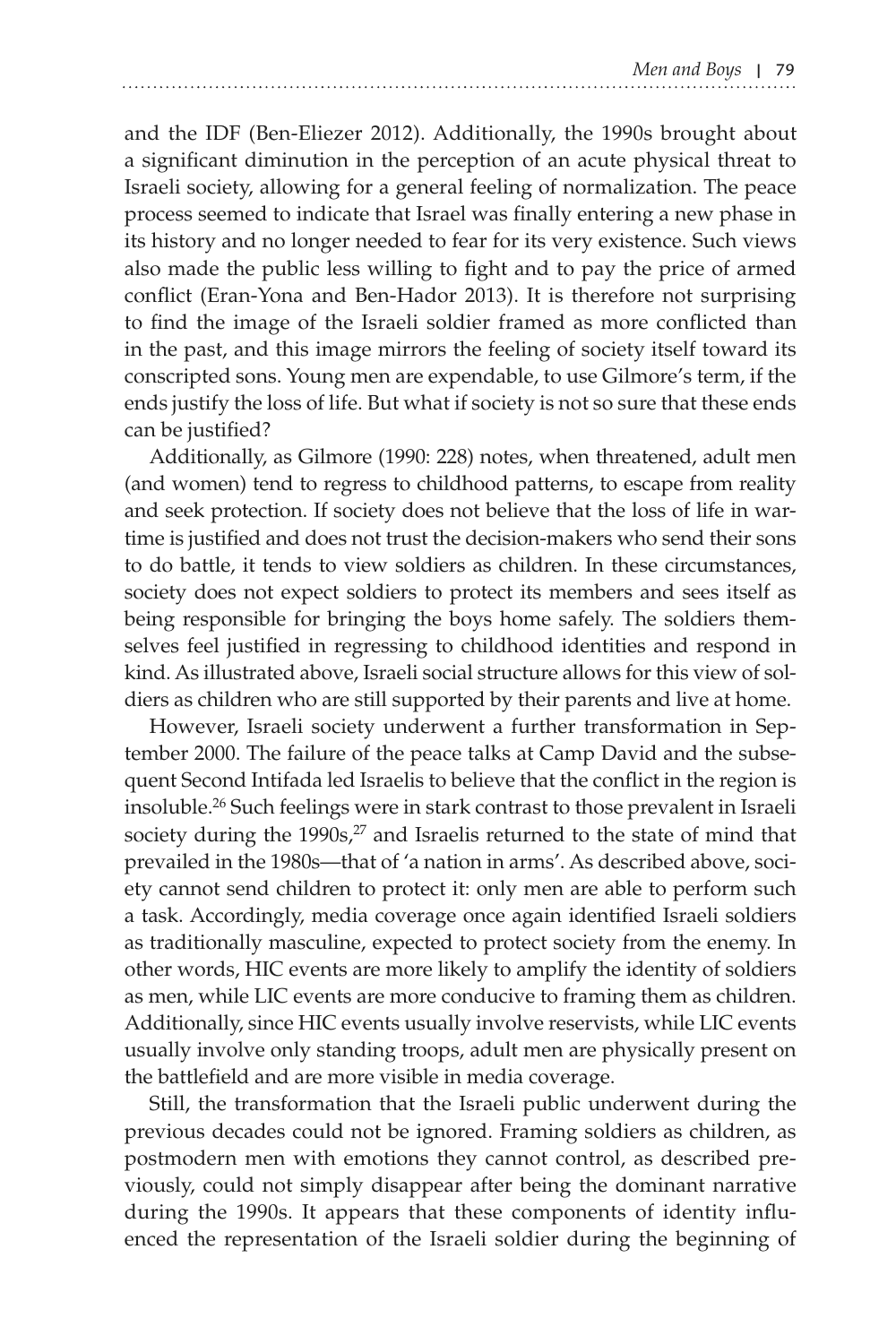the twenty-first century. Rather than disappearing, they evolved to make room for the return of the adult warrior component.

#### *Changes in Masculine Identity*

Alongside the nature of the conflicts and the perceived threats in the periods examined here, changes in the perception of masculinity clearly influenced the changes in the Israeli soldier's image. As described above, in the 1980s the Israeli male was mainly a traditional masculine figure. His image was connected to his ability to protect the collective, and this is the figure we see at the beginning of this decade.

As Israeli men became more attuned to global trends, masculinity acquired components that weakened traditional hegemonic perceptions (e.g., that 'good' men are warriors), and these components became stronger and more visible in the 1990s. The masculine identity we find in this decade is of individuals who were more aware of their emotions and limitations, more willing to admit confusion, and less prepared to be expendable.

At the same time, Israel remains a patriotic society, and the traditional masculine image never disappeared completely. In the early twenty-first century, Israeli men are indeed expected to be more accepting of their limitations and feelings, but they are also expected to be aware of their responsibilities toward the collective and its safety.

A contributing factor is the security situation in Israel in the twenty-first century. While the 1990s were characterized by the feeling that peace was on the way, the following decade caused Israelis to feel that the opposite is true: Israel must still fight for its existence and protect itself. To do this, it is in need of traditional masculine warriors, and therefore these components became more visible in the third period depicted here. This trend is not only an Israeli one. In the wake of 9/11 the entire Western world has become more apprehensive regarding security, and hegemonic masculine components can be seen gaining ground in other societies as well.

In addition, this article illustrates that the dominant masculine image in Israel is still that of a strong male warrior. Even when softer components are added, it is this identity—hegemonic masculinity, in Connell's (1995) words—that is perceived as 'good' and 'correct' in Israeli society. This dictation of masculine values to young men is not solely an Israeli concern. Western society today is also grappling with the messages it sends its young men, specifically the 'hyper-masculine narrative', which promotes hegemonic masculinity.<sup>28</sup> There is certainly a need for comparative works in this regard. Understanding the variables that might influence which components become more pronounced, and under what circumstances, holds implications for boys and young men worldwide and is worthy of further inquiry.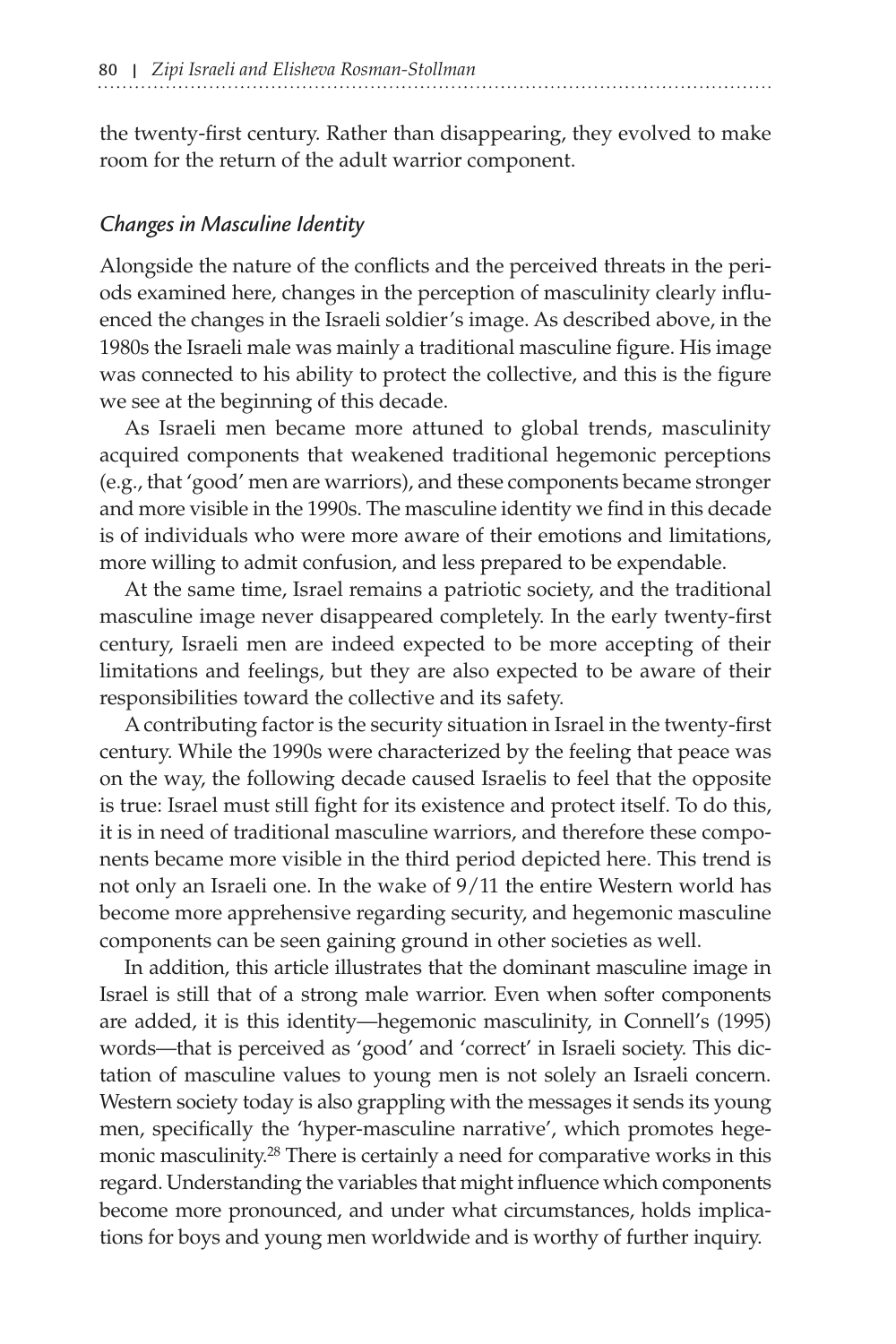## **Acknowledgments**

We wish to thank Meital Eran-Yona and Eran Zaidise for their helpful comments on an earlier draft of this article.

**Zipi Israeli** is a Research Fellow at the Institute for National Strategic Studies (INSS) and an Assistant Professor at Tel Aviv University. Her research focuses on civil-military-communications relations. Her articles include "Media and Strategic Aspects of Low-Intensity Conflicts: The Case of Israel in Lebanon, 1985–2000" (*Mehkarim Be-Politika Yisraelit*, 2011, in Hebrew).

**Elisheva Rosman-Stollman** is an Assistant Professor in the Department of Political Studies at Bar-Ilan University. Her research focuses on the relationship between religion and the military. Her recent publications include *For God and Country? Religious Student-Soldiers in the Israel Defense Forces* (2014).

#### **Notes**

- 1. This article does not examine soldiers in 'supporting combat roles', for instance, female soldiers. For the purposes of the present study, we adopt Harel and Cohen's (2012: 7) definition of the combat soldier as someone who "is in mortal peril in the course of duty."
- 2. Other studies in masculine identity have also used media elements in their methodology. See, for example, Day and Mackey (1986).
- 3. For a comprehensive definition of masculinity, see Connell (1995).
- 4. It should be noted that there are many differences between Israel and Western countries with regard to patriarchal models. However, in the context given here, comparisons may still be drawn.
- 5. At the same time, research on gays in the military and their identities has also been pursued. See, for example, RAND (2010) and Kaplan (1991).
- 6. This view is also in line with Barrett's (1996) findings about the US military.
- 7. It is important to note that other identity components, such as ethnicity and cultural minority status, also come to the fore within the IDF. For two important examples, see Levy (2003) and Sasson-Levy (2006).
- 8. For a more complete survey of the statistics on Israeli families, see Lavee and Katz (2003).
- 9. This is even more true in the case of military families. See, for example, Eran-Yona (2008).
- 10. This is especially the case for Jewish-Israeli parents. It is also important to note that Israeli parents continue to support their children financially while they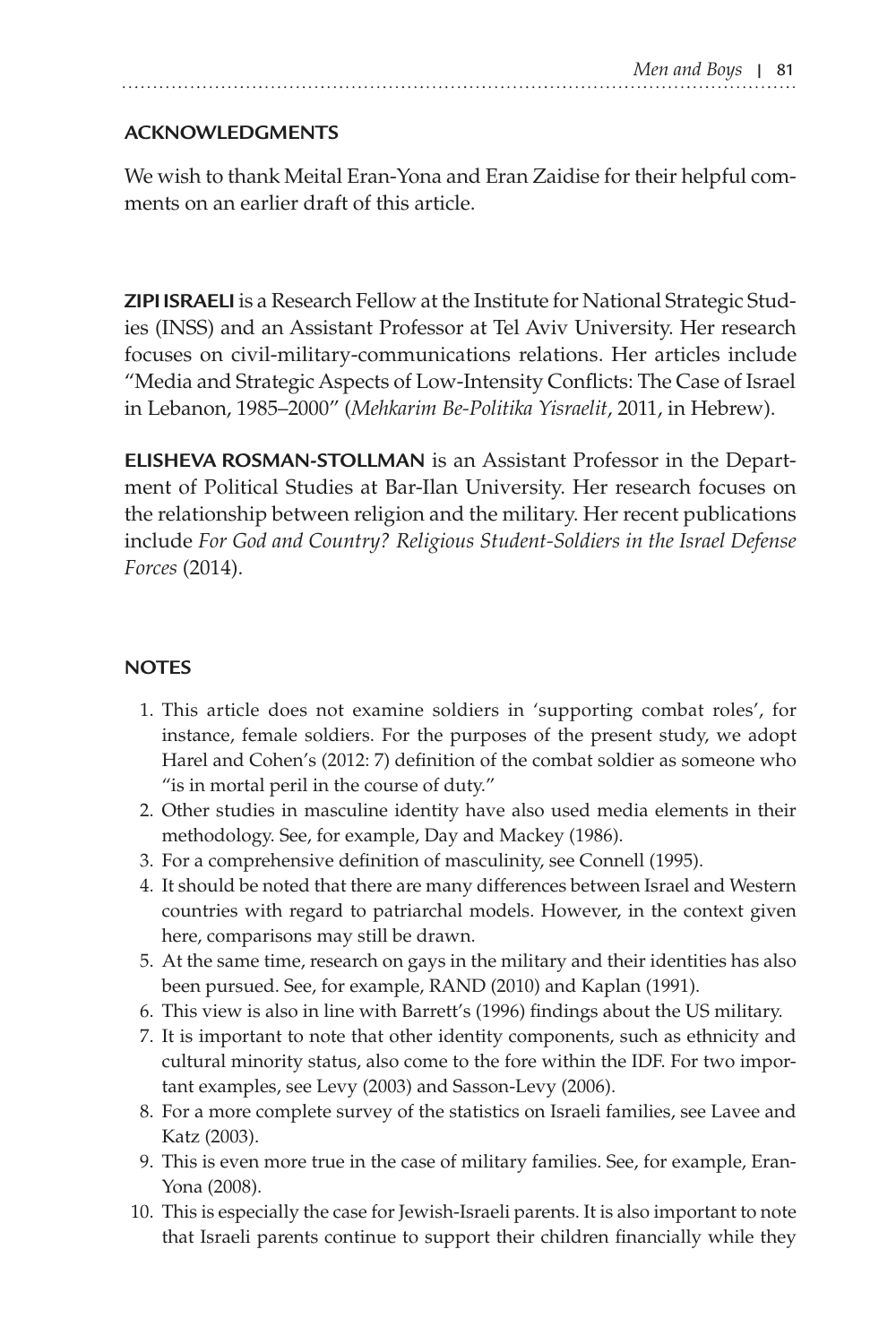serve in the IDF and usually for a number of years after discharge (Lavee and Katz 2003).

- 11. This is particularly true for standing troops, as opposed to career personnel and reservists.
- 12. The influence that these two papers wield has been established in earlier studies. See, for example, Caspi and Limor (1999) and Limor et al. (2014).
- 13. Since the 1990s, the impact of digital media on Israeli media has expanded greatly. The scope of this article does not allow us to discuss this development further, although we hope to do so in a subsequent study.
- 14. Events involving civilians included, for example, those during the disengagement from the Gaza Strip in 2005 and in the West Bank during the First and Second Intifadas.
- 15. Sunday is the beginning of the work week in Israel, and Friday is the day that weekend newspapers are distributed. Friday papers are generally an expanded edition, including supplements and magazine additions.
- 16. The study focused on the news coverage of these events and included material from the news pages, such as news reports and commentary; from the daily supplements (*24 Hours* in *Yediot Aharanot* and *Part B* in *Ha'aretz*), which contain articles and background coverage; and from sections that do not necessarily deal with the latest news. The weekend supplement (appearing on the weekend in place of the daily supplement) features articles, interviews, and commentary summing up the events of the week. In terms of definitions, a 'report' is a basic newspaper item that conveys mainly information and is usually brief; it is the most common type that deals with news items. An 'article' is an item that focuses on a certain subject, event, or site and describes various aspects of it (Limor and Mann 1997).
- 17. The IDF is comprised of a standing army of conscripts, a small professional force, and a very large reserve force.
- 18. This topic has yet to be investigated in depth, and we could find no comparable studies, whether in Israel or abroad, covering the same time span. Lemish (2000) discusses the transformation that Israeli society has undergone from individualist to collectivist ideals through the media image of the IDF. However, her work focuses solely on commercials, and therefore its perspective is not the same as that of the present article. A study by Woodward et al. (2009) focuses on British soldiers, but not on media representation alone. Rather, it compares the soldiers' personal perception of self versus the perception that the media constructs. It is also more time-constrained and does not differentiate between LIC and HIC events.
- 19. Thus, for instance, the front page of *Yediot Aharonot* on 11 May 1982 appears with the headline "The War for the Peace for Galilee" and features a large photograph of a tank with a group of soldiers in its shadow at a distance. Military machinery is dominant rather than the soldiers who operate it.
- 20. Exceptions were events with fatalities. Such cases had completely different coverage, as will be shown in our forthcoming study regarding the image of the fallen soldier.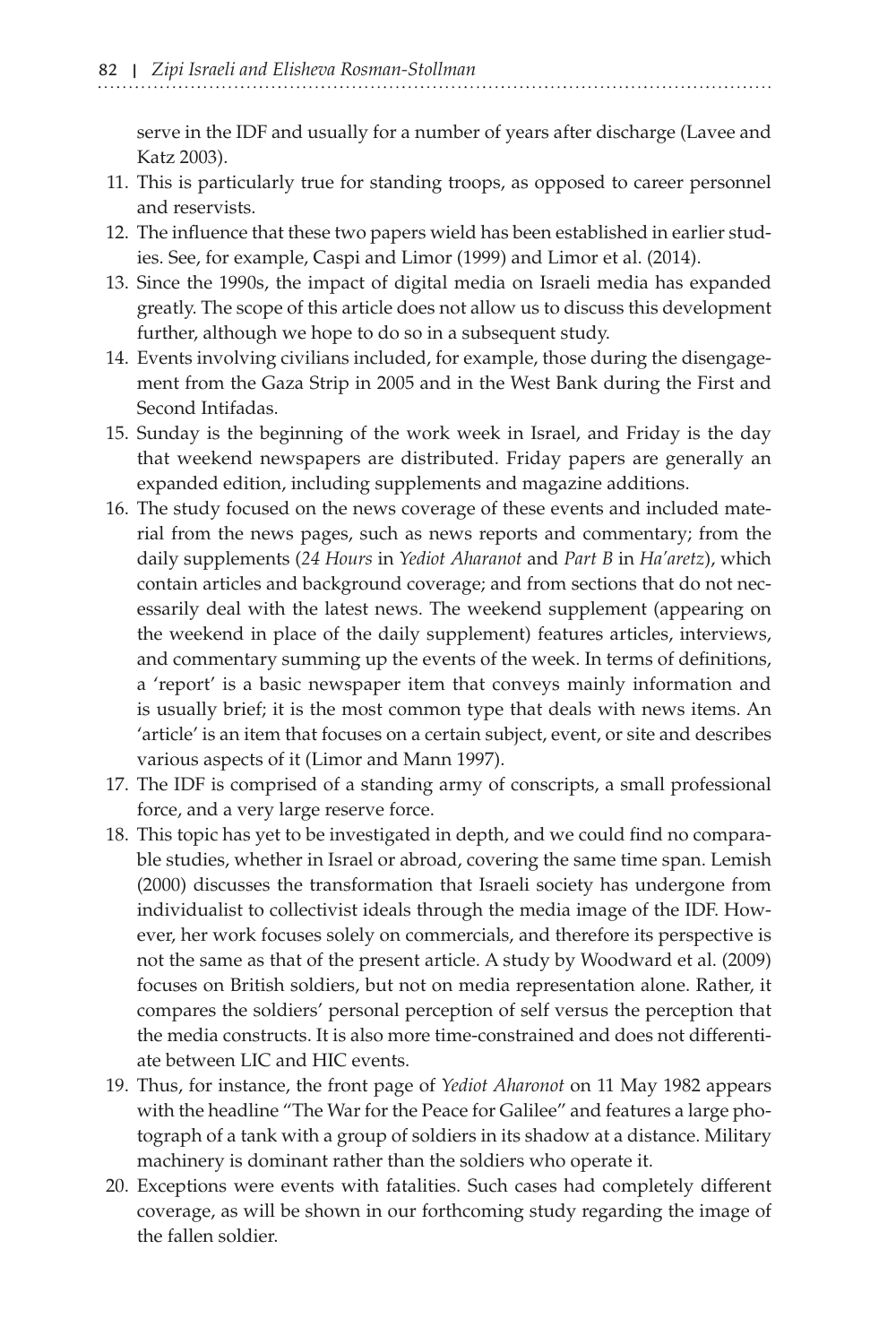- 21. It should be noted that the First Intifada (1987–1993) began in late 1987.
- 22. The scope of this article does not allow us to delve into the differences between the two main Israeli newspapers. However, it should be noted that during this decade, those differences become more marked: *Yediot Aharonot* shows a clear change in the image of the soldier in the 1990s, while *Ha'aretz* does not present a similar change until the 2000s.
- 23. The 'crying at funerals' phenomenon received much public attention and criticism. For example, Uri Lubrani, the IDF liaison in Lebanon, noted: "Photos of soldiers crying are cause for celebration in Tehran and Damascus" (*Yediot Aharonot*, 20 October 1995, 7). The Golani Brigade's commander instructed his soldiers that although they may cry at funerals, they should "make an effort not to weep loudly, to stand straight and not fall upon each other" (*Yediot Aharonot*, 11 June 1998, 5).
- 24. In other words, the media did not discuss whether the withdrawal from Lebanon was desirable. Parents' feelings on the matter were the important point.
- 25. An additional possible explanation pertains to changes in the Israeli media. See Israeli and Rosman-Stollman (2014).
- 26. It is important to note that the feeling of peace being a pipe dream was not unique to Israel in the post-9/11 world.
- 27. This change has been noted and discussed extensively. See, for example, Bar-Siman-Tov (2010) and Kelman (2007).
- 28. See the Representation Project, "The Mask You Live In," 18 December 2013, [https://www.youtube.com/watch?v=hc45-ptHMxo](http://www.youtube.com/watch?v=hc45-ptHMxo) (accessed February 2014).

#### **RefeRences**

- Almog, Oz. 2004. *Farewell to "Srulik": Changing Values among the Israeli Elite*. [In Hebrew.] Haifa: Haifa University Press.
- Barrett, Frank J. 1996. "The Organizational Construction of Hegemonic Masculinity: The Case of the US Navy." *[Gender, Work & Organization](http://www.ingentaconnect.com/content/external-references?article=0968-6673()3:3L.129[aid=10566542])* 3, no. 3: [129–142.](http://www.ingentaconnect.com/content/external-references?article=0968-6673()3:3L.129[aid=10566542])
- Bar-Siman-Tov, Yaacov, ed. 2010. *Barriers for Peace in the Israeli-Palestinian Conflict*. [In Hebrew.] Jerusalem: Jerusalem Center for Israel Studies[. http://www.jiis.](http://www.jiis.org.il/.upload/barriers-heb.pdf) [org.il/.upload/barriers-heb.pdf](http://www.jiis.org.il/.upload/barriers-heb.pdf) (accessed February 2013).
- Ben-Ari, Eyal, and Edna Levy-Shreiber. 2001. "Body-Building, Character-Building and Nation-Building: Gender and Military Service in the Eyes of the Israeli Public." [In Hebrew.] *Tarbut Demokratit* 4–5: 99–130.
- Ben-Eliezer, Uri. 2001. "From a Nation in Uniform to a Post-modern Military." [In Hebrew.] *Tarbut Demokratit* 4–5: 55–97.
- Ben-Eliezer, Uri. 2012. *Israel's New Wars*. [In Hebrew.] Tel Aviv: Tel Aviv University.
- Bornstein, Marc, et al. 1998. "A Cross-National Study of Self-Evaluations and Attributions in Parenting: Argentina, Belgium, France, Israel, Italy, Japan, and the United States." *[Developmental Psychology](http://www.ingentaconnect.com/content/external-references?article=0012-1649()34:4L.662[aid=9387363])* 34, no. 4: 662–676.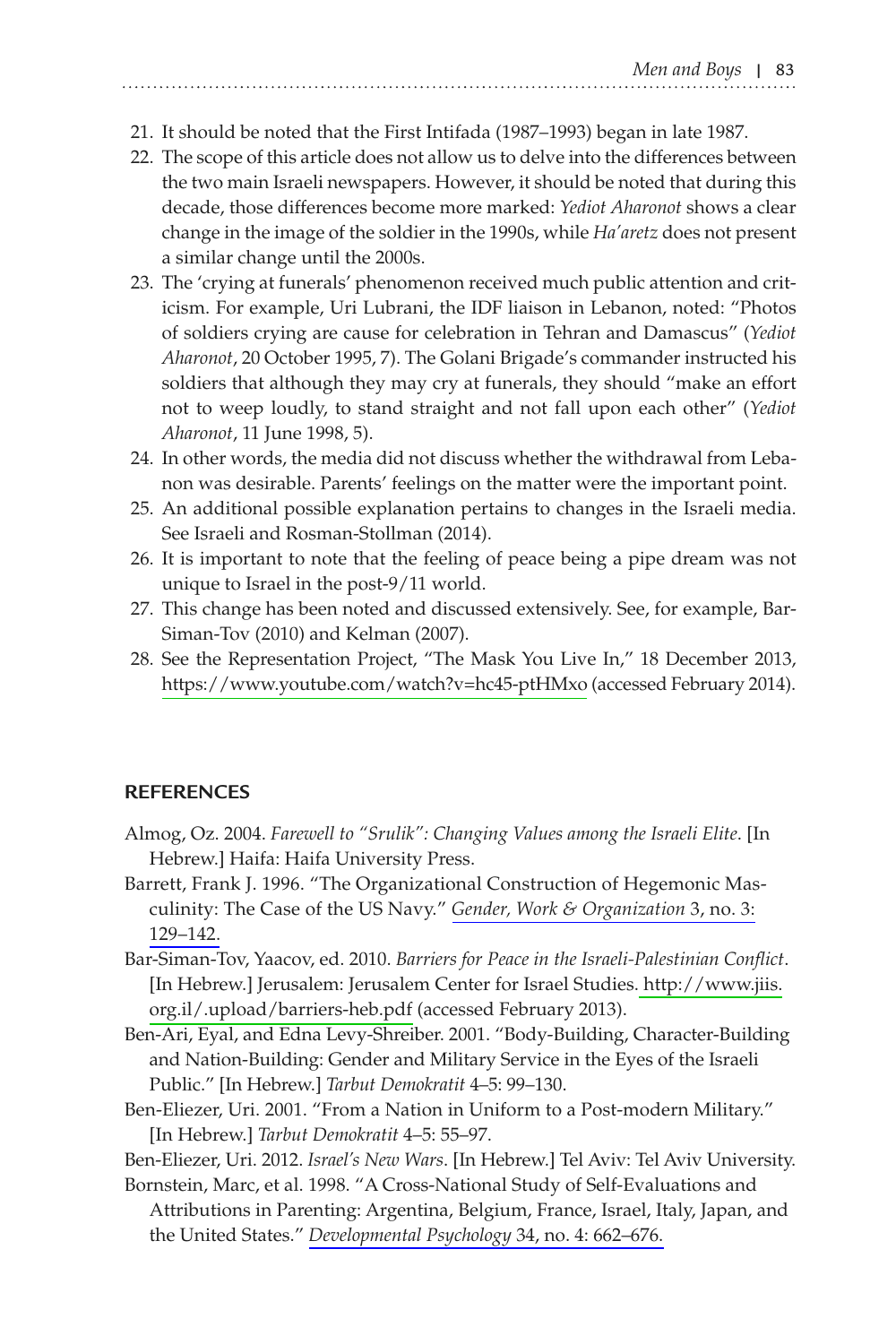- Bukobza, Gabriel. 2013. "Man Overboard: Is the Age of Testosterone Ending?" [In Hebrew.] *Ha'aretz-Musaf*, 3 October.
- Caspi, Dan, and Yehiel Limor. 1992. *The Mediators: The Mass Media in Israel, 1948– 1990*. [In Hebrew.] Tel Aviv: Am Oved.
- Caspi, Dan, and Yehiel Limor. 1999. *The In/Outsiders: The Mass Media in Israel.*  Cresskill, NJ: Hampton Press.
- Connell, Raewyn W. 1995. *Masculinities*. Cambridge: Polity.
- Day, Randal D., and Wade C. Mackey. 1986. "The Role Image of the American Father: An Examination of a Media Myth." *[Journal of Comparative Family Stud](http://www.ingentaconnect.com/content/external-references?article=0047-2328()17:3L.371[aid=10566545])ies* [17, no. 3: 371–388.](http://www.ingentaconnect.com/content/external-references?article=0047-2328()17:3L.371[aid=10566545])
- Enloe, Cynthia. 2000. *Maneuvers: The International Politics of Militarizing Women's Lives*. Berkeley: University of California Press.
- Eran-Yona, Meytal. 2008. "Transferring the Gender-Military Order to the Civilian Sector: The Case of Combat Officers' Families." [In Hebrew.] Pp. 176-194 in *An Army That Has a State: New Approaches to Israel's Civil-Security Relationship*, ed. Gabriel Sheffer, Oren Barak, and Amiram Oren. Jerusalem: Carmel.
- Eran-Yona, Meytal, and Batya Ben-Hador. 2013. "On the Sensitivity to Casualties: Comparative and Local Perceptions of Commanders and Significance in the IDF." [In Hebrew.] Pp. 126-141 in *Military Operations in Civilian Environments: Sociological and Psychological Perspectives*, ed. Meytal Eran-Yona. IDF Behavioral Sciences Center.
- Gilmore, David D. 1990. *Manhood in the Making: Cultural Concepts of Masculinity*. New Haven, CT: Yale University Press.
- Gluzman, Michael. 2007. *The Zionist Body: Nationalism, Gender and Sexuality in Modern Hebrew Literature*. [In Hebrew.] Tel Aviv: Ha-kibbutz Ha-me'ukhad Press.
- Harel, Amos. 2013. *The New Face of the IDF*. [In Hebrew.] Or Yehuda: Kineret, Zmora-Bitan.
- Harel, Amos, and Gili Cohen. 2012. "The IDF's Deliberation: Who Is a Combat Soldier?" [In Hebrew.] *Ha'aretz*, 24 August.
- Israeli, Zipi, and Elisheva Rosman-Stollman. 2014. "From Warrior to Mama's Boy? The Israeli Soldier in the Media." [In Hebrew.] *Iyunim Bi-Tkumat Yisrael* 24: 185–219.
- Izraeli, Dafna N. 2001. "Paradoxes of Women's Service in the Israel Defense Forces (IDF)." Pp. 203–238 in *Military, State, and Society in Israel*, ed. Daniel Maman, Eyal Ben-Ari, and Zeev Rosenhek. New Brunswick, NJ: Transaction Publishers.
- Kaplan, Danny. 1991. *David, Jonathan, and Other Soldiers*. [In Hebrew.] Tel Aviv: Ha-kibbutz Ha-me'ukhad Press.
- Kelman, Herbert C. 2007. "The Israeli-Palestinian Peace Process and Its Vicissitudes: Insights from Attitude Theory." *American Psychologist* 62, no. 4: 287–303.
- Lahav, Irit, and Dafna Lemish. 2003. "'Romantic, Sensitive, and with a Sense of Humor'? Portrayals of Men in Israeli Advertising." [In Hebrew.] *Megamot* 42, no. 4: 671–691.
- Laughey, Dan. 2007. *Key Themes in Media Theory*. New York: The Open University Press/McGraw-Hill.